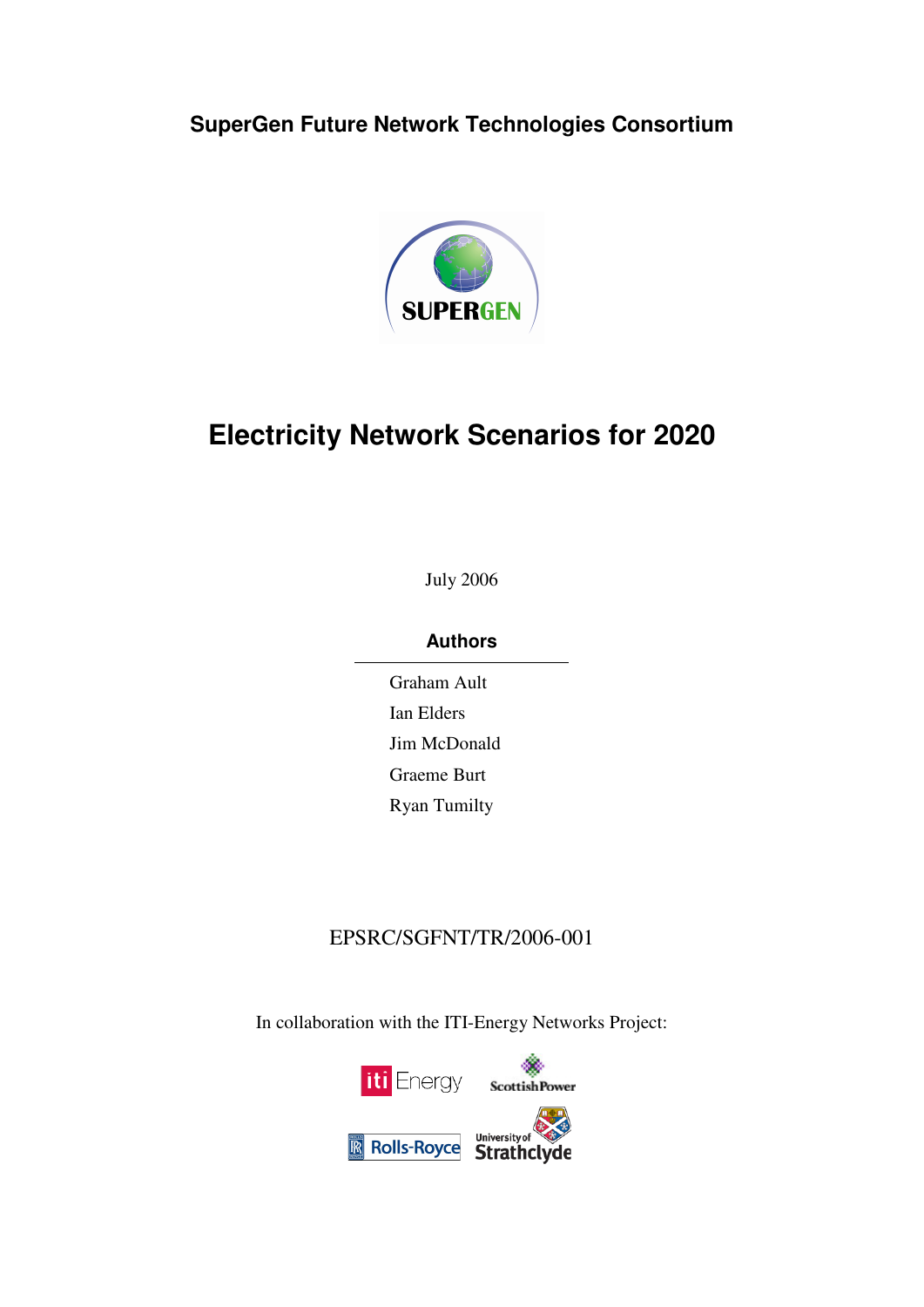## **TABLE OF CONTENTS**

| 2.           |             |                                                                            |  |
|--------------|-------------|----------------------------------------------------------------------------|--|
|              | 2.1         |                                                                            |  |
|              | 2.2.<br>2.3 | SHORT AND MEDIUM TERM FORECASTS AND SCENARIOS FOR DEMAND AND GENERATION  4 |  |
| 3.           |             |                                                                            |  |
| $\mathbf{4}$ |             |                                                                            |  |
|              | 4.1         |                                                                            |  |
|              | 4.2         |                                                                            |  |
|              | 4.3         |                                                                            |  |
|              | 4.4         |                                                                            |  |
| 5.           |             |                                                                            |  |
| 6.           |             |                                                                            |  |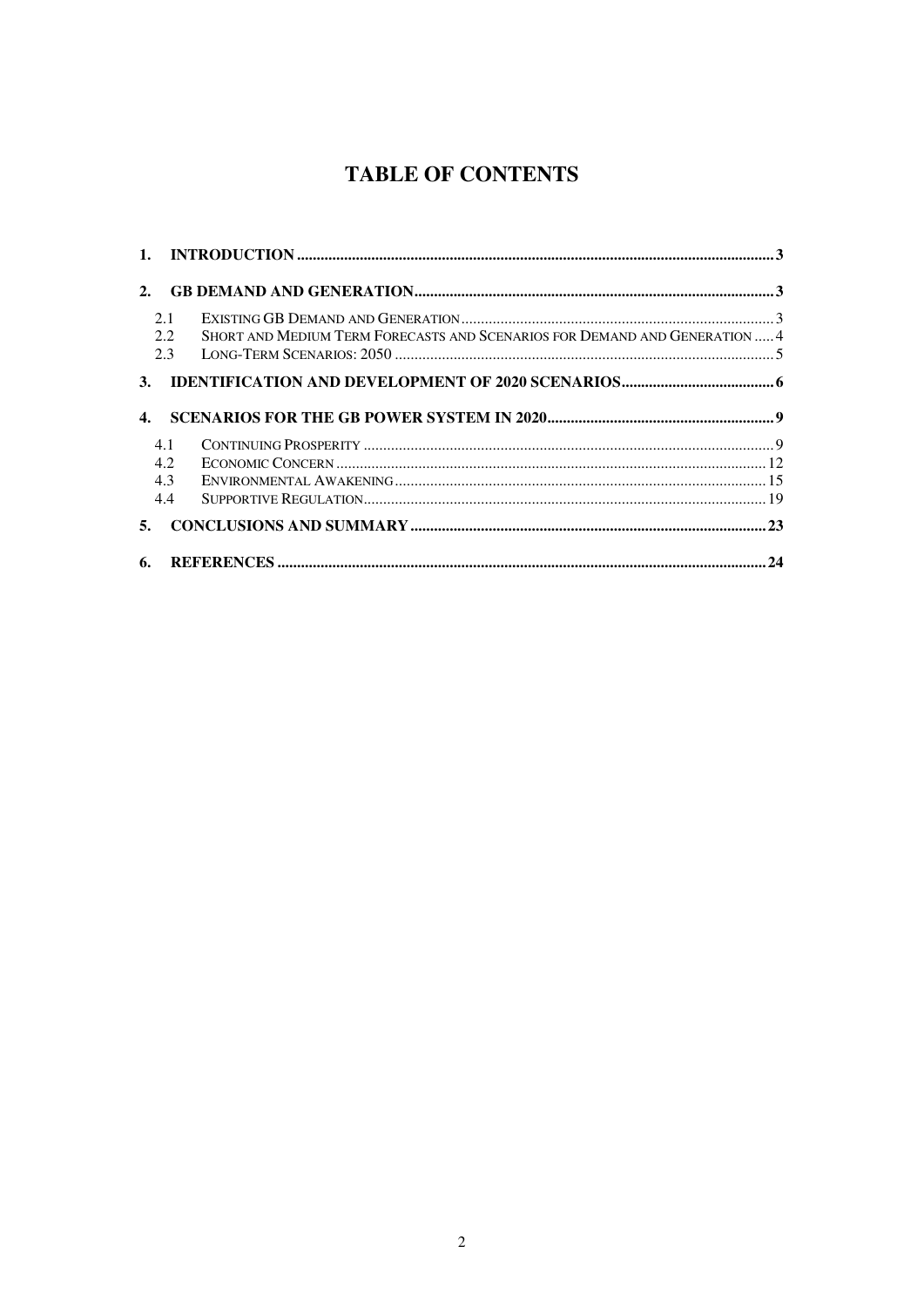## **1. Introduction**

This report presents a set of scenarios for the development of the electricity supply industry in Great Britain in the years to 2020. These scenarios illustrate the varied sets of background circumstances which may influence the industry over the coming years – including political and regulatory factors, the strength of the economy and the level to which environmentally-driven restrictions and opportunities influence policy and investment decisions.

Previous work by the authors (Elders et al, 2006) has resulted in a set of six scenarios illustrating possible developments in the electricity industry in the period up to 2050. While such scenarios are valuable in gauging the long-term direction of the electricity industry and its economic and environmental consequences, shorter-range scenarios are useful in assessing the steps necessary to achieve these long-range destinations, and to determine their relationship to current trends, policies and targets.

In this chapter, a set of medium-range scenarios focused on the year 2020 is developed and described. These scenarios are designed to be consistent both with the current state of the electricity supply industry in Great Britain, and with the achievement of the ultimate electricity generation, supply and utilisation infrastructure and patterns described in each of the 2050 scenarios. The consequences of these scenarios in terms of the emissions of carbon dioxide are evaluated and compared with other predictions.

The SuperGen 2020 scenarios described in this report were developed as a collaborative effort between the SuperGen project team and the ITI-Energy Networks Project team both based at the University of Strathclyde.

## **2. GB Demand and Generation**

#### **2.1 Existing GB Demand and Generation**

In 2004, the total volume of electricity supplied via the electricity network in Great Britain was approximately 355TWh (DTI 2005, National Grid 2005). 40% of this energy was supplied by gas-fired generating units, 33% from coal, 19% from nuclear and the remaining 8% from other sources including imports and renewables. The peak demand met by the transmission system was approximately 60GW.

Installed plant capacities in 2004 are shown in Table 1 below:

| <b>Plant Type</b>    | Capacity (GW) |
|----------------------|---------------|
| Fossil-fuelled steam | 31.1          |
| <b>CCGT</b>          | 24.6          |
| Nuclear              | 11.8          |
| OCGT and diesel      | 1.4           |
| Renewables           | 3.1           |
| <b>Total</b>         | 72            |

| Table 1: Installed generation capacity in 2004 (DTI, 2005) |  |  |  |  |  |
|------------------------------------------------------------|--|--|--|--|--|
|------------------------------------------------------------|--|--|--|--|--|

A significant volume of this plant, and particularly the steam units will be relatively old by 2020. Table 2 shows the plant capacity which will have reached 40 and 45 years of age by that point.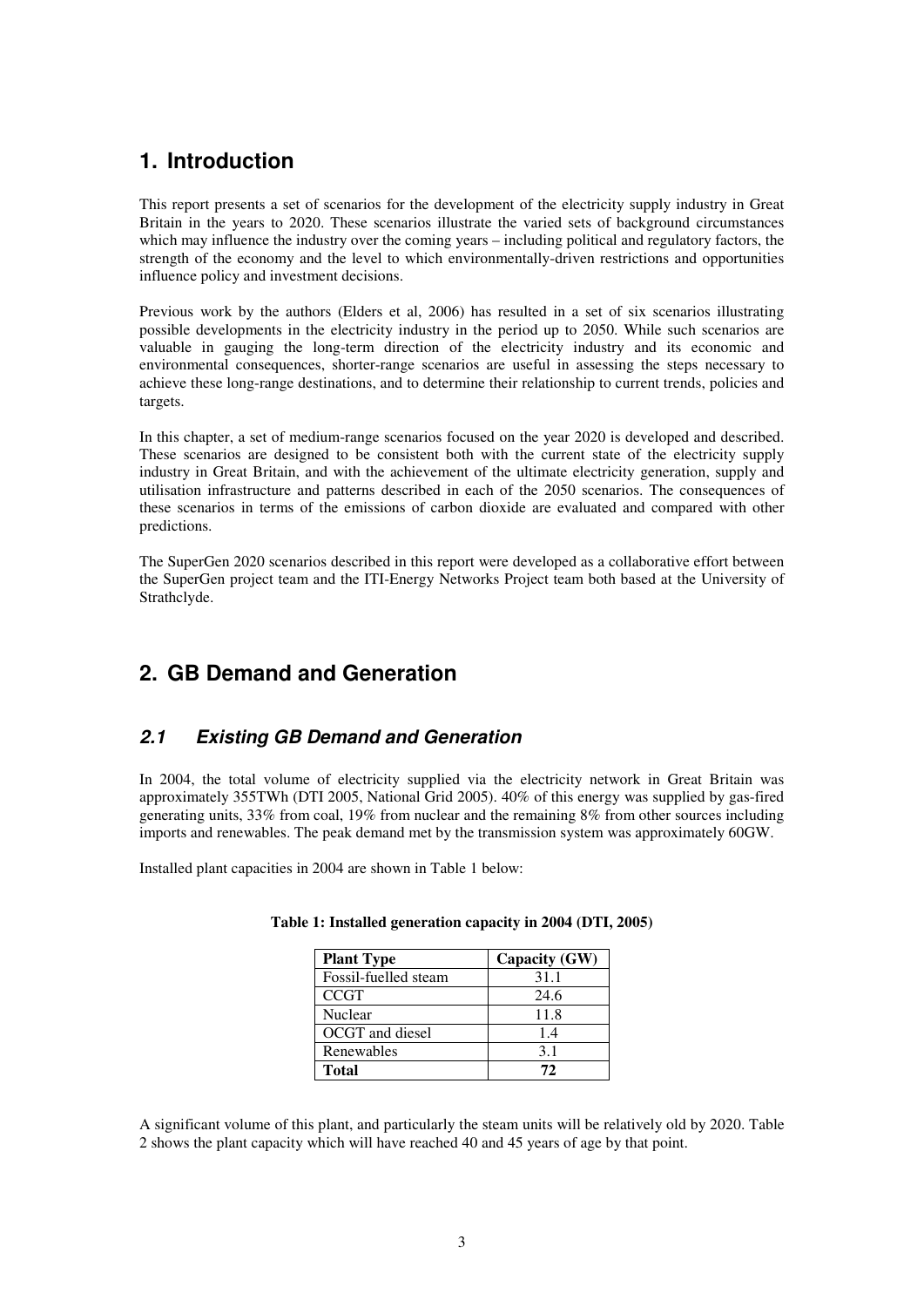| <b>Plant Type</b>              | Capacity $> 40$ years old (GW) | Capacity $> 45$ years old (GW) |
|--------------------------------|--------------------------------|--------------------------------|
| Fossil-fuelled steam           | 27.2                           | 24.9                           |
| <b>CCGT</b>                    |                                |                                |
| Nuclear                        | 4.8                            | 2.4                            |
| $OCGT$ and diesel <sup>1</sup> | 0.5                            | 0.4                            |
| Renewables                     |                                |                                |
| <b>Total</b>                   | 33.6                           | 28.8                           |

**Table 2: Ageing generation plant in 2020 (National Grid, 2005)** 

While generating plant lifetimes are ultimately dependent on the actual condition of the plant, its market performance and regulatory compliance, 40 and 45 years have been used here to illustrate typical plant lifetimes, and the effect of limited life-extension on the generation portfolio in Great Britain. It should be noted that the renewable capacity shown in table 2 consists of hydro-generation; subject to the condition of major civil engineering works such as dams and aqueducts, it is expected that this plant would be life-extended indefinitely.

#### **2.2 Short and Medium Term Forecasts and Scenarios for Demand and Generation**

A detailed short-range forecast of the development of the British electricity system focussing in particular on the transmission system is produced annually by the transmission system operator, National Grid, in the form of its Seven Year Statement (National Grid, 2005). This document provides forecasts of the level of annual electricity demand to be supplied via the transmission system as well as the peak demand to be met. A range of forecasts is made – some on the basis of models and data provided by National Grid, while others are based on data supplied by distribution companies and large industrial customers. The range of forecasts consider factors such as variations in economic growth, energy efficiency, and the extent to which demand is satisfied from generation connected to distribution networks. The current Seven Year Statement presents forecasts extending to 2012. At the end of this period the range of peak demand forecasts is 56-71GW, with a 'base estimate' of 65GW. The high and low values of energy supplied by the transmission network in 2011/12 are 410TWh and 330TWh respectively, with a base estimate of 375TWh.

The Seven Year Statement also provides a list of new generation projects with which arrangements have been made leading to formal connection to the network. While not all of these developments will proceed to construction and commissioning, they provide an indication of the generation technologies which are currently of interest to developers. The projects listed in the 2005 Seven Year Statement are summarised in table 3. It should be noted that this does not represent all generation likely to be constructed up to 2012; lead times for construction of many generator types is significantly less than seven years. However, it can be seen that there is a strong focus on CCGT as the currently preferred form of conventional generation, with wind as the renewable energy source of choice for developers.

| Table 3: New generation projects listed in National Grid Seven Year Statement (National Grid |  |
|----------------------------------------------------------------------------------------------|--|
| 2005)                                                                                        |  |

| <b>Plant Type</b> | Capacity (GW) |
|-------------------|---------------|
| <b>CCGT</b>       | 8.8           |
| Hydro             | 01            |
| Wind              | ł.4           |
| <b>Total</b>      | 13.3          |

Another significant forecast of the future of the electricity industry has been produced as part of the Updated Energy Projections (UEP) exercise conducted by the UK Government's Department of Trade

l

<sup>&</sup>lt;sup>1</sup> Only transmission-connected OCGT and diesel plant, with a 2004 capacity of 1.1GW is included.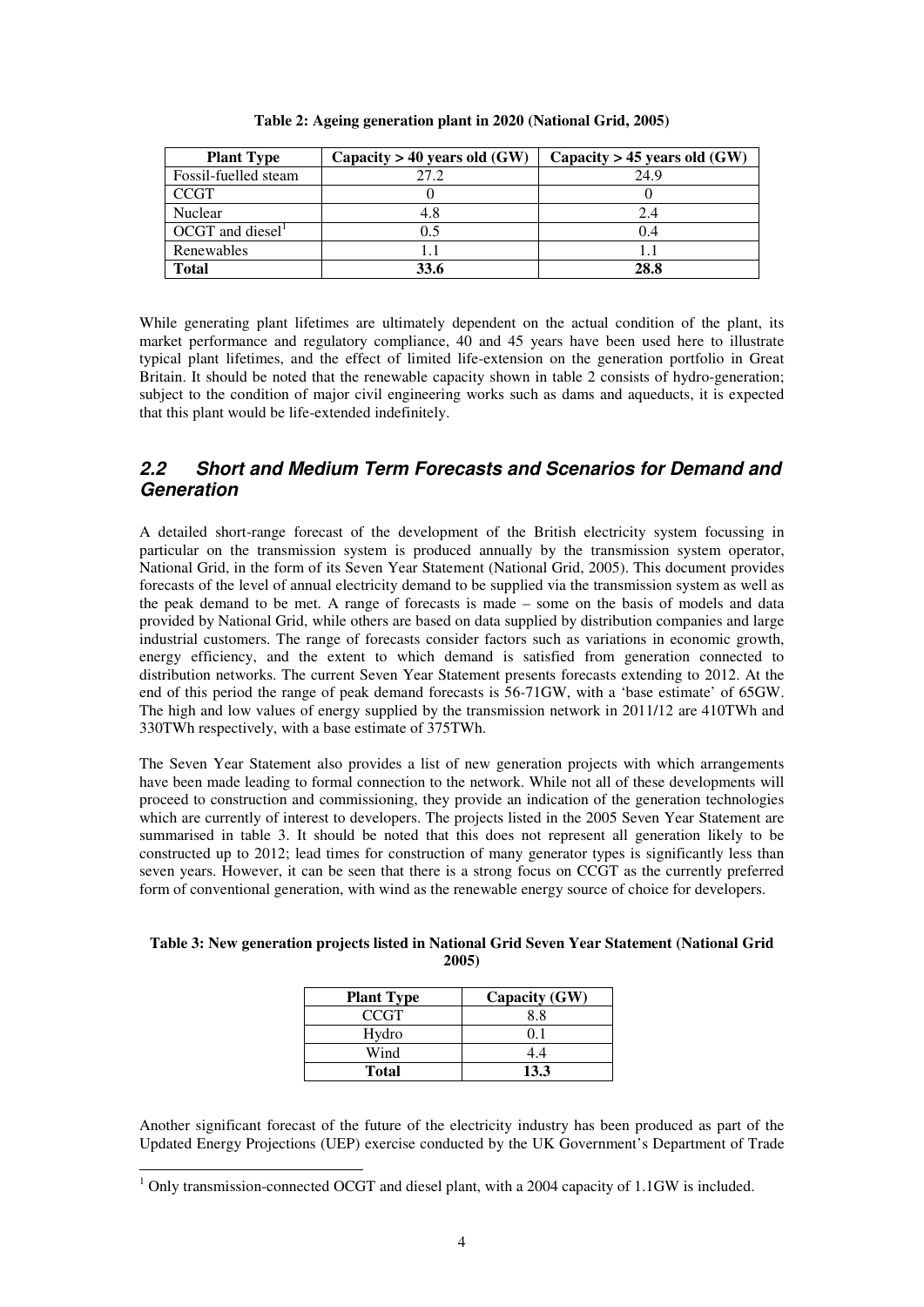& Industry (DTI 2006). The latest results of this work forecast the demand for electricity, the mixture of fuel sources used by generators and the resulting emissions of carbon dioxide. The results are based on a number of assumptions – for example the rate of growth in output of renewable generators, and that economic growth over the period will be close to the long-term average.

Four scenarios, considering different future trends in fossil fuel price are considered, with more detailed discussion of two central-price cases which consider the effect of prices favouring coal or gasfuelled generators. In these scenarios, electricity demand is forecast to be in the range 375-380TWh/year in 2020. Gas fired generation accounts for between 53% and 60% of this total, while coal-fired generation produces 15-20% of electricity. Renewable generation production is 53TWh/year. Carbon dioxide emissions from electricity production in 2020 are in the range 135-160MtCO $\gamma$ year over the range of four scenarios.

#### **2.3 Long-Term Scenarios: 2050**

A number of bodies have produced long-term scenarios of the UK's energy use or electricity industry, generally considering the year 2050. The Royal Commission on Environmental Pollution (2000) proposed a set of four scenarios as an illustration of mechanisms by which a reduction of 60% in the UK's emissions of carbon dioxide could be achieved by 2050. These scenarios consider UK energy use in its entirely, including transport and heat demand, as well as electricity and show the effects of different combinations of demand reduction, renewables, nuclear generation and carbon capture and storage. These scenarios were further analysed in terms of their effect on the British generation portfolio by the Tyndall Centre for Climate Change Research (Watson, 2003). This analysis showed that under the RCEP scenarios (and to achieve the carbon emission reduction targets set out), renewable energy could be required to meet the majority of the UK's electricity demand by 2050.

Another set of scenarios was produced for the UK Department of Trade and Industry (Marsh et al, 2003) to investigate methods by which carbon dioxide emissions from the energy sector could be reduced, and the effects on energy prices and demand, and the costs of carbon abatement. Three basic scenarios, delineated by economic and social factors were proposed, and the effects of these scenarios and variations on them were evaluated using an energy system model.

The scenarios already mentioned in this section were drawn upon by the authors in proposing a set of long-term scenarios (Elders et al, 2006) focussed more closely on the electricity industry to support the work of the Supergen Future Network Technologies Consortium. These scenarios (for the year 2050) specifically consider developments in electricity generation and end use, and in transmission and distribution, together with issues of markets and regulation. These scenarios were characterised in terms of four key parameters: The level of economic growth, the rate of technical advancement, the level of environmental concern in society, and the degree of central regulation and intervention in the industry. The scenarios are summarised in table 4 below.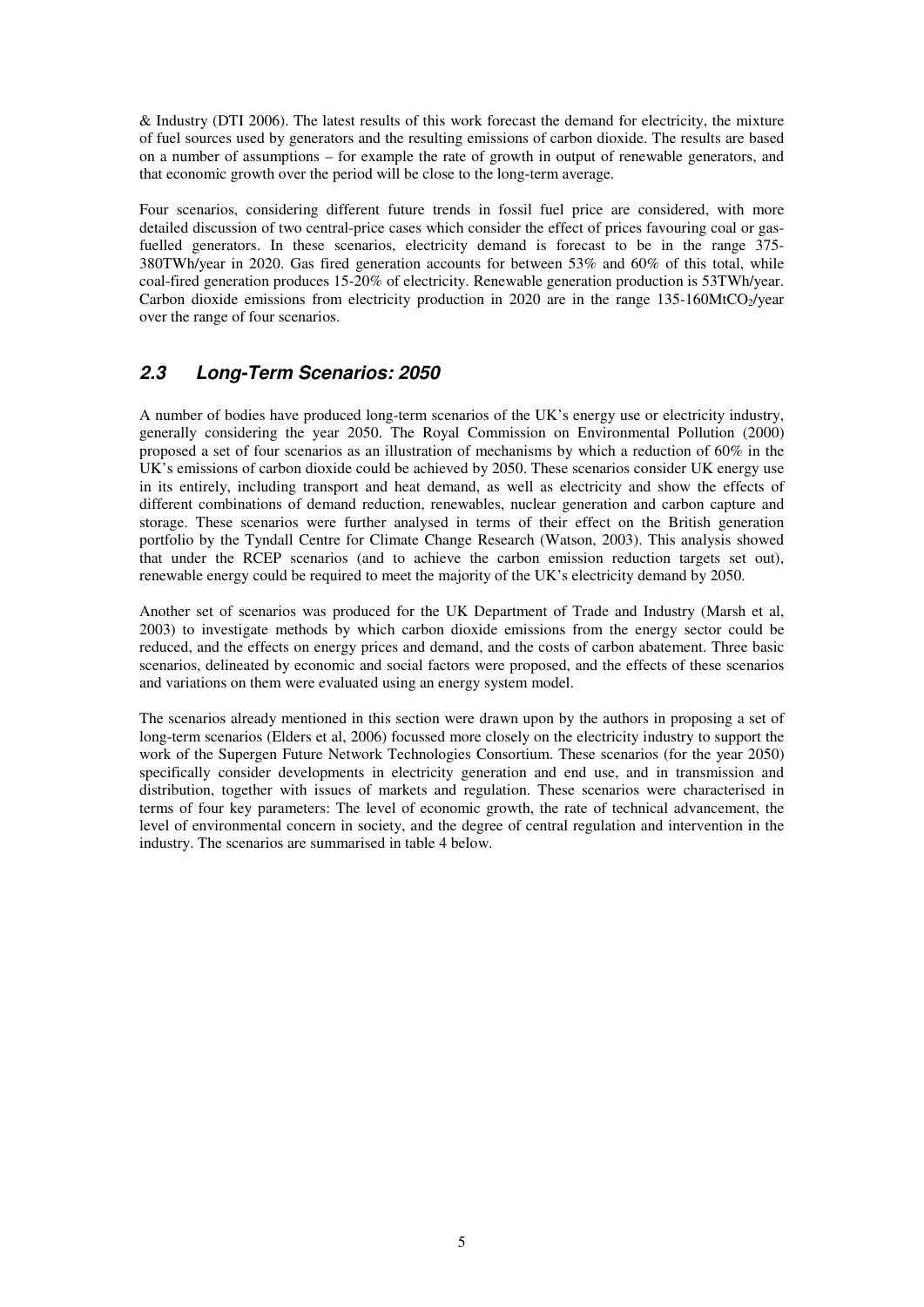| 2050 Scenario                              | <b>Economic</b><br><b>Growth</b> | <b>Environmental</b><br>Focus | <b>Technological</b><br>Growth | <b>Regulatory</b><br><b>Structure</b> | Renewable-<br><b>Generated</b><br><b>Electricity</b><br>$\mathscr{G}_o$ |
|--------------------------------------------|----------------------------------|-------------------------------|--------------------------------|---------------------------------------|-------------------------------------------------------------------------|
| <b>Strong</b><br><b>Optimism</b>           | More than<br>recently            | Stronger                      | Revolutionary                  | Liberalised                           | 50                                                                      |
| <b>Business as</b><br>Usual                | Same as<br>recently              | As at present                 | Evolutionary                   | Liberalised                           | 30                                                                      |
| <b>Economic</b><br>Downturn                | Less than<br>recently            | Weaker                        | Evolutionary                   | Liberalised                           | $10-20$                                                                 |
| <b>Green Plus</b>                          | Same as<br>recently              | Much stronger                 | Revolutionary                  | Liberalised                           | 80                                                                      |
| <b>Technological</b><br><b>Restriction</b> | More than<br>recently            | Stronger                      | Evolutionary                   | Liberalised                           | 40                                                                      |
| <b>Central</b><br><b>Direction</b>         | Same as<br>recently              | Stronger                      | Evolutionary                   | Interventionist                       | 50-60                                                                   |

**Table 4: Summary of Supergen 2050 Electricity Industry Scenarios** 

These 2050 scenarios were used as the basis of the scenarios focussing on 2020 which are described in this chapter.

#### **3. Identification and Development of 2020 Scenarios**

As noted previously, an important aim in identifying a set of 2020 electricity industry scenarios was to achieve consistency both with the current situation and with the set of 2050 scenarios previously developed. In order to achieve this objective consideration was given both to the likely trend in demand for electricity under each of the 2050 scenarios, and the technology mix which is anticipated. The effect of the underlying driving factors in each 2050 scenario is also taken into account in identifying a set of intermediate points (2020) in the development of each long-term scenario .

In considering the growth in demand for electricity, it was recognised that demand is likely to change gradually from its historic growth rate rather than making an abrupt transition directly towards the 2050 figure. In all cases, therefore, it is expected that electricity demand will have grown from today's value by 2050, although to different degrees in different scenarios. Beyond 2020, some scenarios will show continued growth in electricity use, while in others it will remain constant or decline. It was found that the 2050 scenarios could be divided into two groups. In one, comprising the "Green Plus" and "Economic Downturn" scenarios, electricity demand grows relatively modestly to 2020 as a result of environmental or economic pressures; in the remaining four scenarios the rate of electricity demand growth over the period is only slightly slower than today.

The technologies which were identified as being important to each of the 2020 scenarios were categorised into three groups according to their likelihood of being available for commercial deployment in 2020:

- Mature technologies which are currently seeing large-scale deployment, but which might see incremental improvements in scale or efficiency by 2020.
- Developing technologies which are currently seeing pilot or prototype use, but which might be expected to be available for deployment on a commercial scale by 2020.
- New technologies which are at an earlier stage of development, and may not have demonstrated their capability to achieve commercial viability and make a significant impact by 2020. Some of these technologies may achieve deployment in a commercial environment by 2020 in the form of pilot plants.

The rate at which individual technologies progress through these stages of development and the level of deployment which is achieved by 2020 will be dependent on the level of research and investment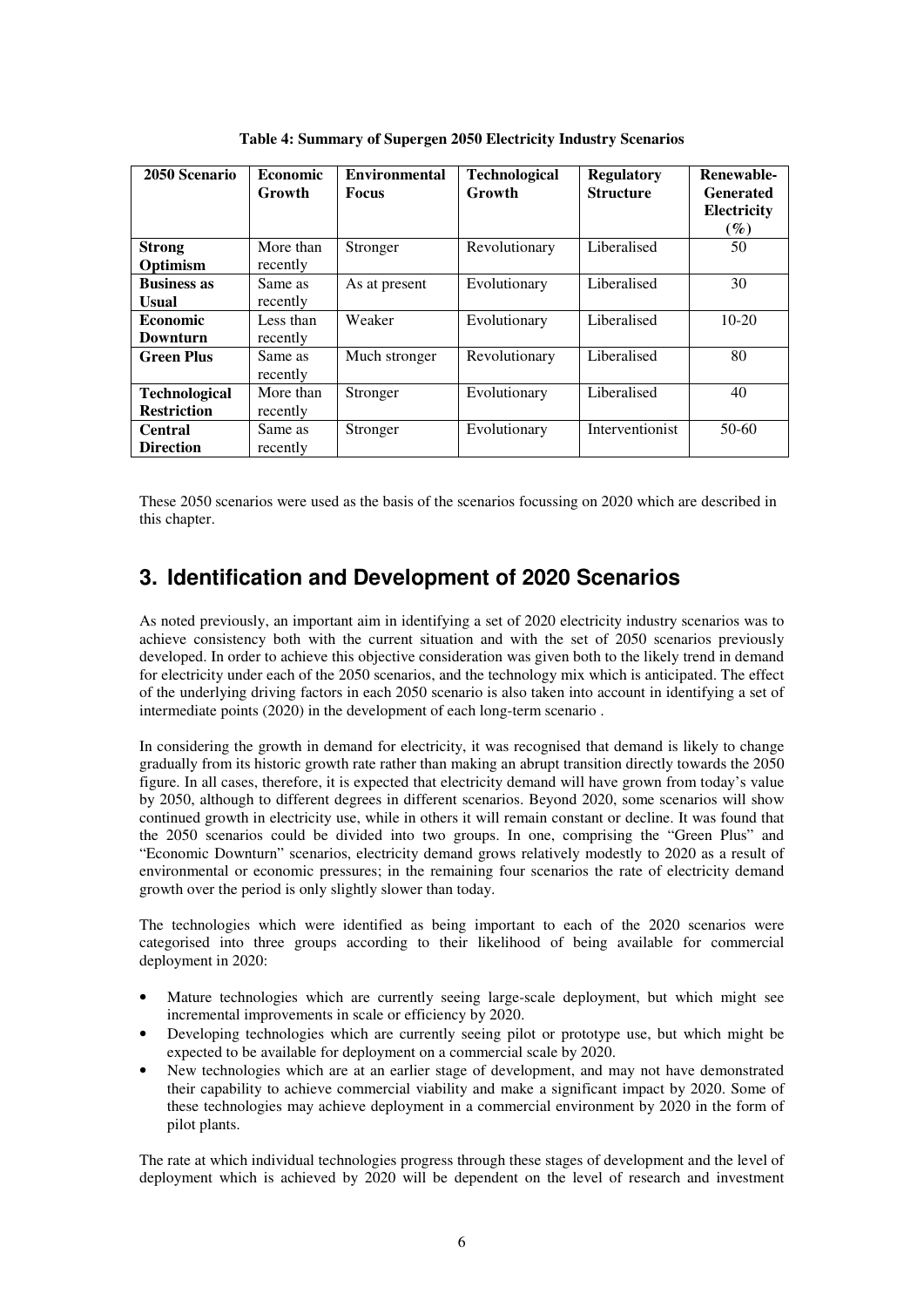funding which is available to them, and the degree to which there is an economic, engineering or policy demand for the particular characteristics offered by the technology. Therefore, for each combination of technology and 2050 scenario the level of deployment called for by the scenario is tabulated, together with an estimate of the likely progress towards that goal in 2020.

A further consideration in relation to technology mix is the influence of the current fleet of generation and network plant. While it is reasonable to assume that the vast majority of current plant will have been replaced or at least substantially refurbished by 2050, this assumption cannot be made for 2020 scenarios. The rate at which existing plant is taken out of service will depend both on its age and condition, and on drivers present in the scenario which will promote either life-extension or early retirement. For example, scenarios in which there are strong economic constraints on new investment will promote the life-extension of existing power stations or network facilities in preference to investment in new plant with corresponding new network extensions.

As a result of this analysis, four groups of medium-term equivalents of the 2050 scenarios are identified. As already mentioned, two of these addressed cases – the 2050 "Economic Downturn" and "Green Plus" scenarios – in which electricity demand grows slowly. In these two cases, significant differences in the technology mix and degree of network development are apparent by 2020. Therefore, separate 2020 scenarios, labelled "Economic Concern" and "Environmental Awakening" are proposed to correspond to these 2050 scenarios.

In the remaining four "higher demand growth" situations, two reasonably similar sets of circumstances could be discerned. In one ("Strong Optimism"), strong economic growth leads to significant industryled deployment of existing and developing technologies to meet – and to some extent limit – a growth in demand for energy services. In the other ("Technological Restriction") economic growth is not matched by an accompanying maturing and availability of power technologies. Public perceptions of environmental responsibility become an increasing factor in the thinking of industry players. Beyond 2020 these two cases diverge in the level to which more advanced technologies are successfully brought to market and deployed. The situation in 2020 is represented by a scenario labelled "Continuing Prosperity".

In the second pair of "high-growth" situations ("Business as Usual" and "Central Direction"), the influence of government and regulatory authorities is important in guiding and supporting technological innovation and environmental initiatives. Economically-driven growth in demand for energy services is less of an influence in these situations, and there is less focus on measures to restrict growth in demand for electricity, attention being instead turned to issues such as energy and supply security, and continued development of promising renewable technologies. These cases diverge after 2020 as the strength of central intervention increases in one case and relaxes in the other. The situation in 2020 is represented by a scenario labelled "Supportive Regulation". Figure 1 below shows the relationship between the four 2020 scenarios and the six 2050 scenarios:



**Figure 1: Relationship between 2020 and 2050 electricity industry scenarios**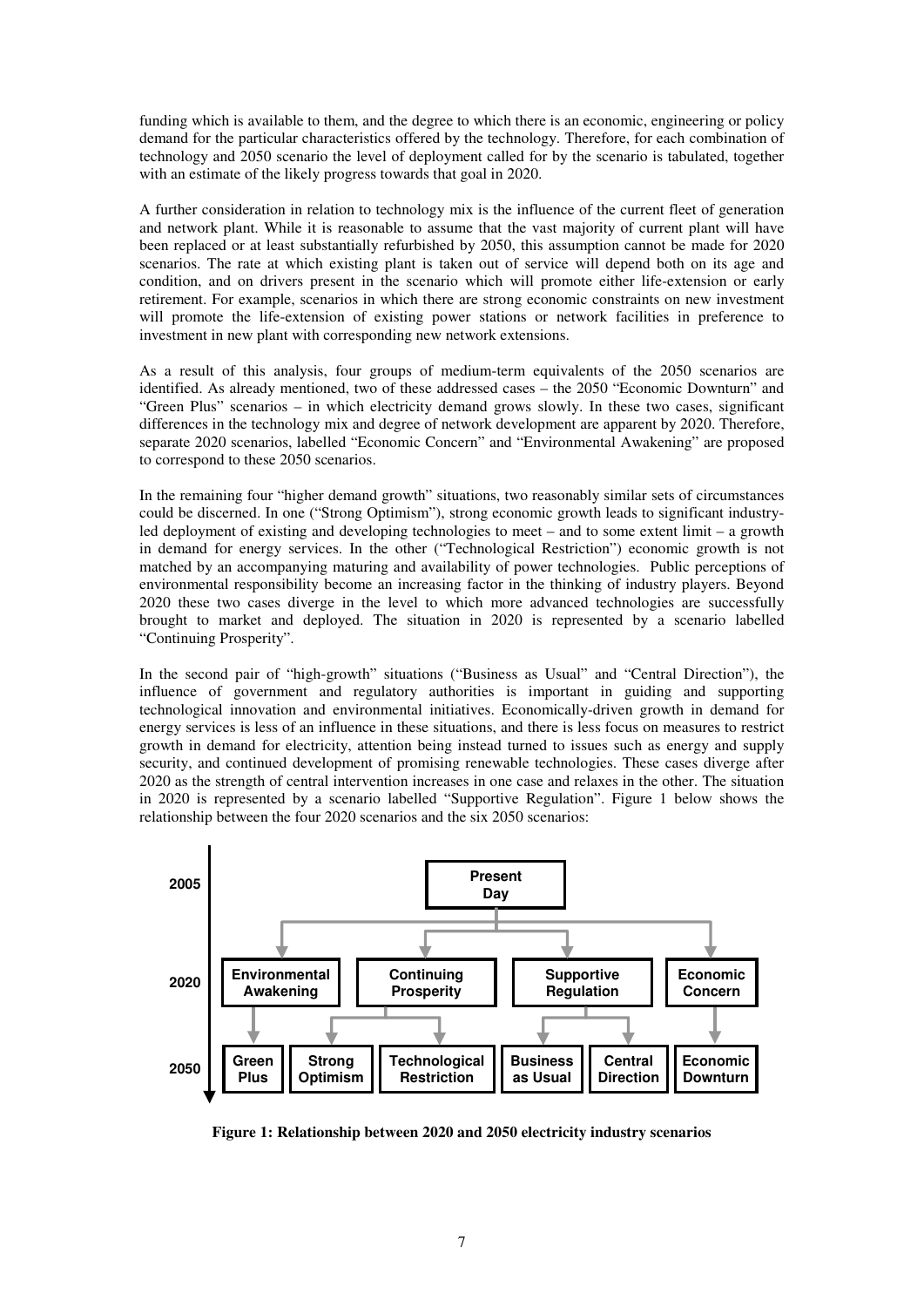Table 5 characterises the four 2020 scenarios in terms of the four key parameters used to describe the 2050 scenarios:

| 2020 Scenario        | <b>Economic</b> | <b>Environmental</b> | <b>Technological</b> | <b>Regulatory Structure</b> |
|----------------------|-----------------|----------------------|----------------------|-----------------------------|
|                      | <b>Growth</b>   | <b>Focus</b>         | Growth               |                             |
| Continuing           | Increased       | Slightly stronger    | Strong               | Liberalised                 |
| <b>Prosperity</b>    |                 |                      |                      |                             |
| <b>Economic</b>      | Reduced         | Reducing             | Weak                 | Liberalised                 |
| <b>Concern</b>       |                 |                      |                      |                             |
| <b>Environmental</b> | Current level   | Stronger             | Strong with          | Largely liberalised with    |
| Awakening            |                 |                      | environmental        | some environmental          |
|                      |                 |                      | focus                | intervention                |
| <b>Supportive</b>    | Current level   | As at present        | Moderate with        | Mildly interventionist      |
| <b>Regulation</b>    |                 |                      | central support      |                             |

**Table 5: Summary of Supergen 2020 Electricity Industry Scenarios** 

In the following sections, each of these scenarios is described in more detail, and summaries of the 2020 generation mix envisaged in each case are given. In each case, the main generation and network technologies and their locations are illustrated graphically using the following key:

|                | Local rural network            | Offshore wind            |           | Tidal generation |
|----------------|--------------------------------|--------------------------|-----------|------------------|
|                | Local urban network            | Onshore wind             |           | <b>Biomass</b>   |
|                | Interconnector                 | <b>CCGT</b>              |           | Wave generation  |
|                | Overhead AC<br>transmission    | CCGT with carbon capture | <b>HH</b> | <b>CHP</b>       |
| t              | Overhead DC<br>transmission    | Coal generation          |           | <b>FACTS</b>     |
| $\ddot{\cdot}$ | Underground AC<br>transmission | Coal with carbon capture |           | Microgrid        |
|                | Demand-side<br>participation   | Nuclear                  |           | Energy storage   |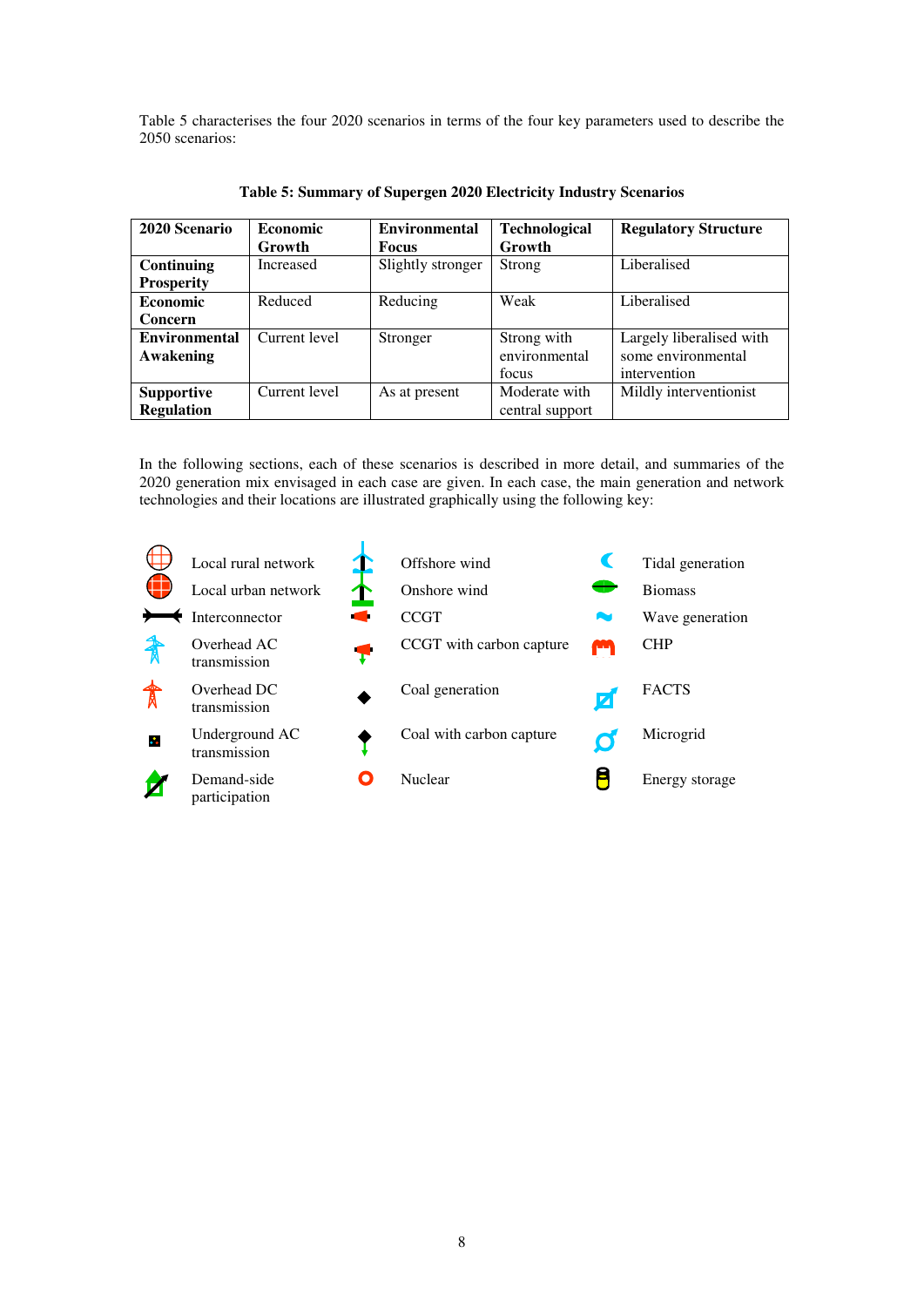## **4. Scenarios for the GB Power System in 2020**

This section describes the four scenarios for the GB power system in 2020 as identified and developed in the SuperGen Future Network Technologies project in collaboration with the ITI-Energy project.

#### **4.1 Continuing Prosperity**

The Continuing Prosperity scenario envisions a future in which buoyant economic growth is supported by strong research and development investment in electricity network and generation technology. These factors result in an electricity industry of increasing technical sophistication, in which long-term growth in demand for energy services is addressed through a combination of continuing investment in network infrastructure and strong promotion of load management measures such as energy efficiency and demand-side participation. Figure 2 shows the location of important generation technologies and developments of transmission and distribution networks.

Under this scenario, demand for electricity continues to grow year-on-year at a rate which reduces slightly from that of the present day, so that by 2020 the annual demand for electricity is approximately 415TWh. Peak demand for electricity grows at a similar rate to overall demand, increasing to around 66GW by 2020. Demand-side management is beginning to be applied to manage the increased demand on distribution networks as a means of avoiding significant network reinforcement. Smart metering is becoming increasingly widely adopted in all demand customer groups to underpin DSM and also support the integration of micro-generation.



**Figure 2: Generation and network technologies in 2020 "Continuing Prosperity" scenario.**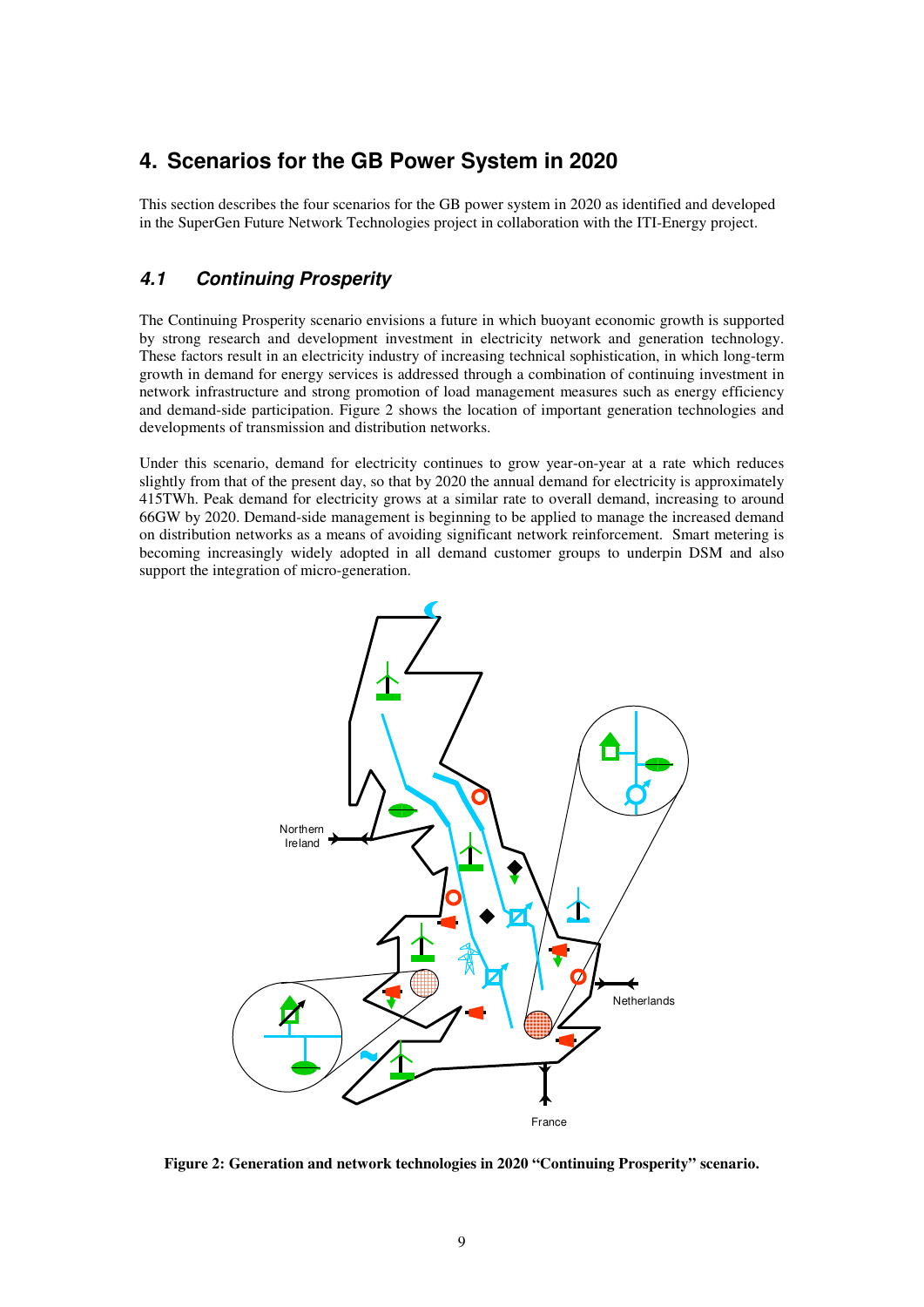There is continued investment in renewable energy, with wind generation having the largest installed renewable generation capacity. Of this, onshore wind dominates with 10GW of installed capacity in Scotland, Wales and northern and south-west England. Increasing concern over the visual impact of onshore wind is however fuelling a transition to offshore developments, and large offshore windfarms are being planned. By 2020 around 2GW of offshore wind capacity has been developed; it is mainly located around the coast of southern England to avoid congestion in the electricity network.

Biomass is the second largest renewable generator in terms of installed capacity. By 2020, 7GW of biomass generation is in operation, divided between energy crop fuelled systems in rural areas and refuse-burning plants in towns and cities. Small plants of up to 20MW tend to be usual in order to minimise the impact of the plants and associated transport infrastructure on the local area. These generators are usually connected to distribution networks.

Wave and tidal stream generation together account for 2GW of installed capacity, and there is a total of 2GW of hydro-generation. Taken together, renewable energy accounts for around 18% of electricity generated in Great Britain in 2020.

Non-renewable generation is dominated by natural gas-fired units, mainly in the form of CCGT, but with some CHP and a small but growing proportion of micro-CHP. To meet the growth in demand for electricity, some existing coal and nuclear units have been life-extended, but by 2020 are being replaced by new-build gas and coal-fired units. One or two of these stations, including IGCC-based clean-coal plant are generating commercially while participating in a carbon capture and storage scheme. Following a protracted planning process, new nuclear capacity is under construction, but has not yet begun operation.

The increase in demand for electricity, particularly at the time of peak load, is placing increased strain on transmission and distribution networks. Power electronic compensation and flow control devices are extensively deployed at transmission level to make maximum use of existing capacity, and there has been some upgrading of circuits within existing transmission corridors to increase their capabilities without significant additional environmental impact. Notably, the interconnector circuits between Scotland and England have been upgraded to operate at higher voltages in order to accommodate increased power transfers from renewable generation. Additionally, electricity imports from Europe have increased through the construction of a second interconnector.

There have been increases in small-scale generation connected to local distribution networks, including small-scale wind and biomass plants, together with gas-fuelled microturbine-based CHP systems of which 3GW of capacity has been installed. At the same time, average and peak loads on these networks have increased as a result of the general increase in demand for electricity. As a result, power flows in these networks are significantly more variable in 2020 than in 2006, and a variety of methods of responding to these pressures are being investigated. In networks with significant concentrations of non-intermittent generation, such as biomass, microgrid technology is being trialled with the objective of increasing the reliability of electricity supply, while in areas where intermittent generation is more common, local market structures – sometimes incorporating demand-side participation – are being examined.

| <b>Generation technology</b> | <b>Installed Capacity (GW)</b> | <b>Electricity Production (%)</b> |
|------------------------------|--------------------------------|-----------------------------------|
| Offshore and onshore         |                                |                                   |
| wind                         |                                |                                   |
| Marine generation            |                                |                                   |
| <b>Biomass</b>               |                                |                                   |
| Hydro                        |                                |                                   |
| Microgeneration              |                                |                                   |
| Nuclear                      |                                |                                   |
| Large gas-fired units        | 44                             | 55                                |
| Coal                         |                                |                                   |

**Table 6: Generation technologies and electricity production in the Continuing Prosperity scenario**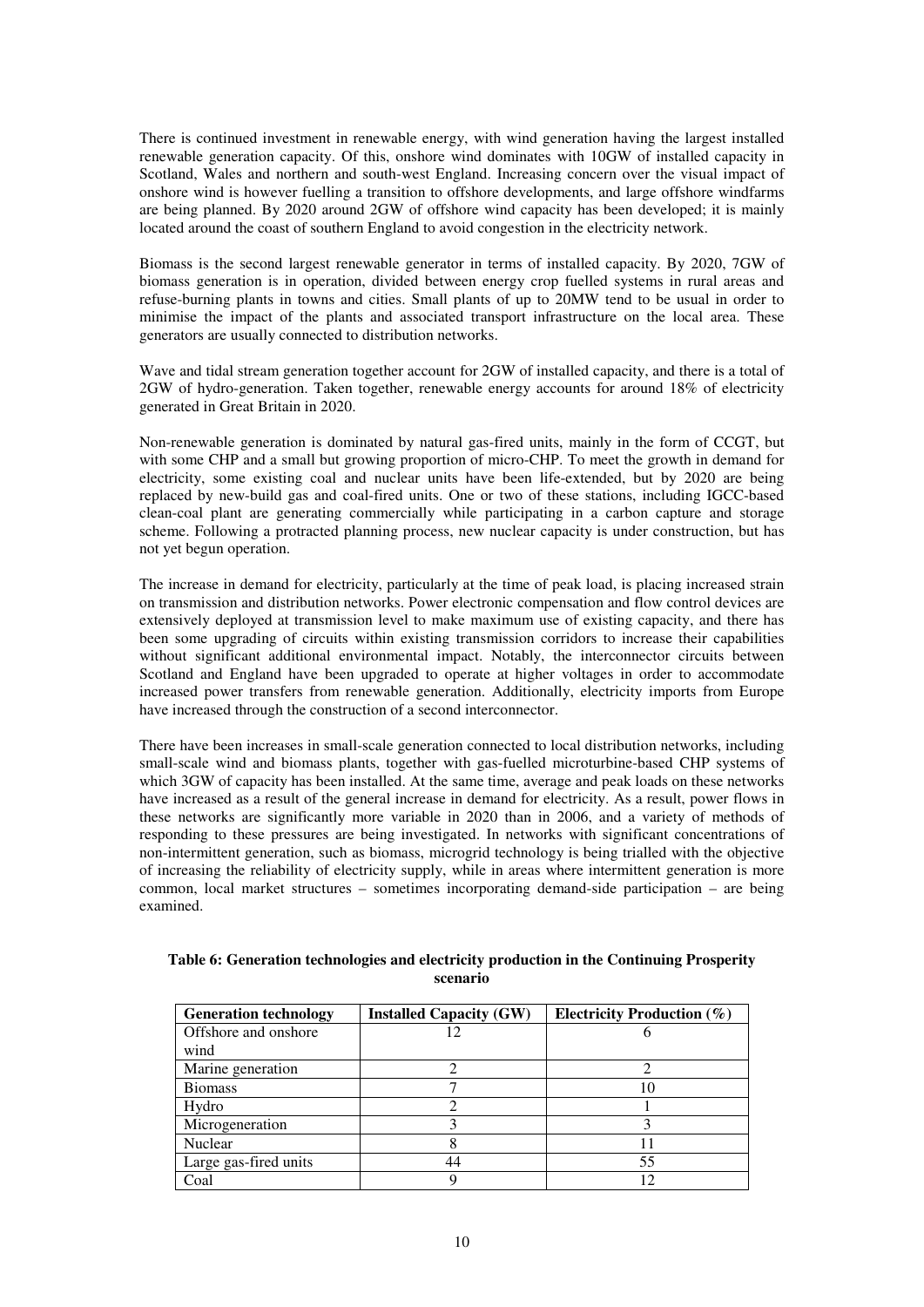The peak electricity demand and installed generation capacity under this scenario in the year 2020 are illustrated in Figure 3. The central portion of the illustration shows the existing peak electricity demand of 60GW as a green segment and the additional peak demand with the new total as a red segment. The plant margin (PM) is also illustrated.



**Figure 3: Electricity generation capacity, peak demand and generating plant margin in 2020 "Continuing Prosperity" scenario.** 

The electrical energy demand and proportion met by the different generation types in 2020 are illustrated in Figure 4. The central portion of the illustration shows the existing annual electrical energy demand as a green segment and the increase in demand with the new total as a red portion.



**Figure 4: Electrical energy demand and generation output in 2020 "Continuing Prosperity" scenario.**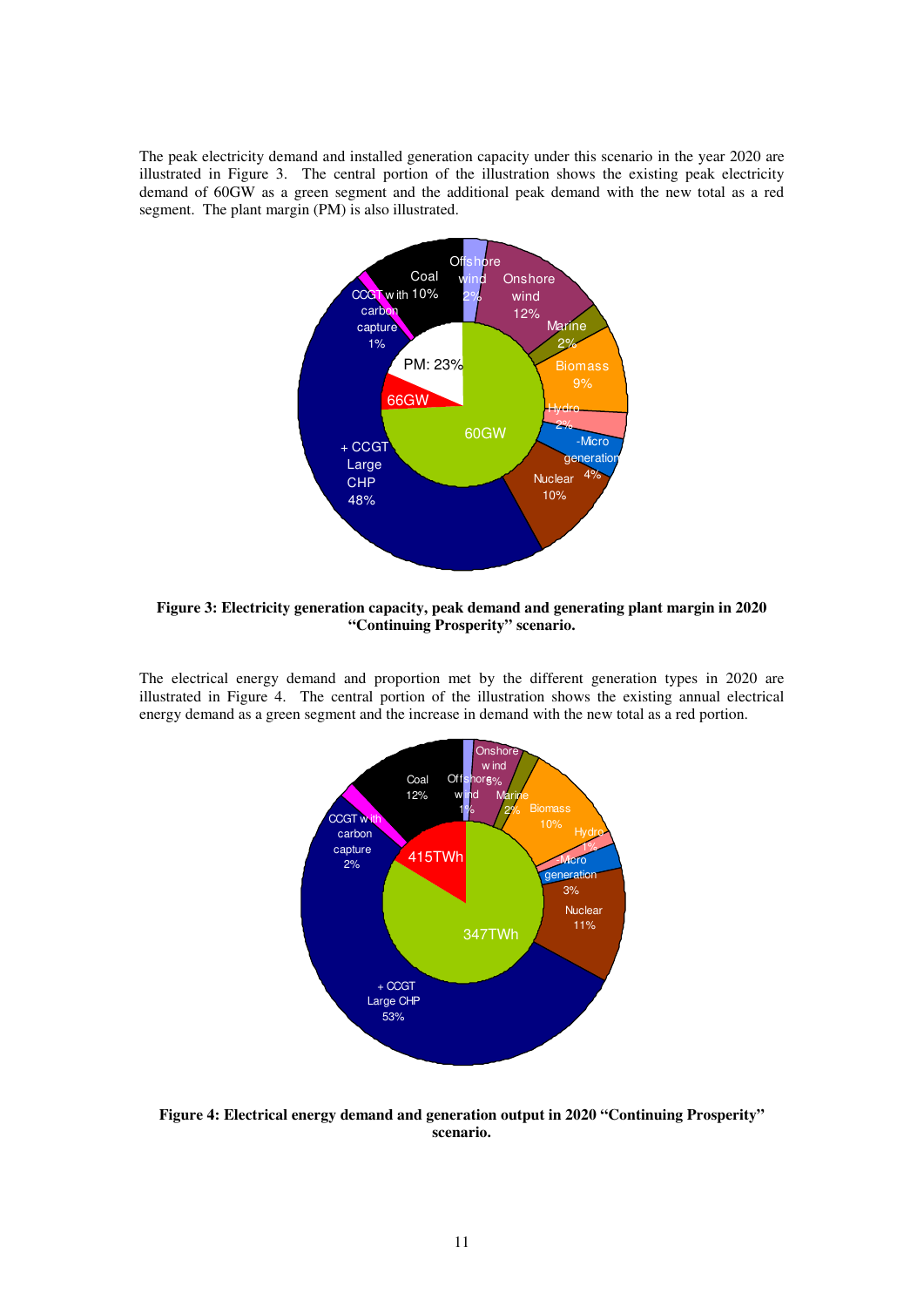#### **4.2 Economic Concern**

The Economic Concern scenario envisages a future in which the economy enters a period of moderate decline, perhaps as a result of significant fuel price increases or because of unfavourable conditions in the wider global economy. As a result, the availability of finance for investment in the electricity network and for research into generation and network technologies is restricted. Concern over the economy tends to replace environmental issues in the public consciousness; therefore pressure to achieve targets on emissions and thus deployment of renewables tends to reduce in this scenario. Figure 3 shows the location of important generation technologies and developments of the transmission and distribution networks.

Demand for electricity is depressed by the economic situation in this scenario. There is less inclination on the part of the public to buy new electricity consuming devices and appliances, and lack of growth in the industrial and commercial sectors also restricts electricity demand. There is interest in reducing expenditure on energy through the deployment of low-cost energy efficiency measures; expenditure on more expensive initiatives and devices is regarded as poor value under the tighter financial situation. By 2020, demand for electricity has risen only modestly to 360TWh/year, with the rate of increase declining to zero as 2020 is approached. There is some industrial and commercial interest in demandside management schemes as a cost-saving measure to reduce the purchase of expensive peak energy. Peak demand for electricity is restricted to a level similar to that in 2006, at 60GW.

Renewable generation continues to develop in this scenario, but the deployment of intermittent generation such as wind and marine devices becomes increasingly restricted by network constraints which are considered uneconomic to alleviate. Onshore wind capacity has reached 7GW by 2020, with a few hundred megawatts of pilot offshore wind capacity having been installed. Wind accounts for about 5% of electricity produced in Great Britain. Few new wind generation schemes are in prospect, and results from the offshore pilots indicate that the extra costs over onshore schemes and their susceptibility to network constraints will make them commercially unattractive. No wave or tidal generation is installed in this scenario.



**Figure 5: Generation and network technologies in 2020 "Economic Concern" scenario**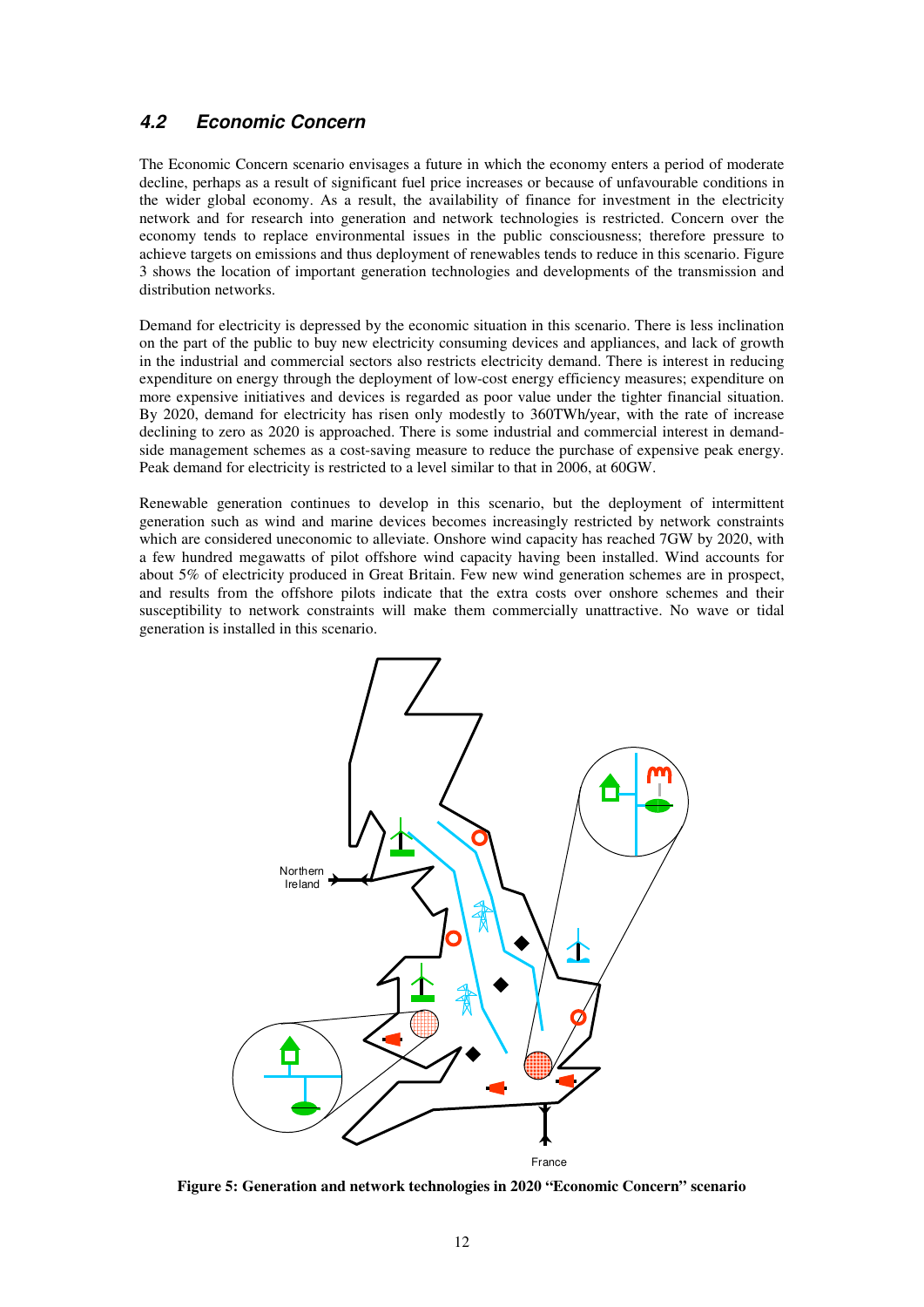Biomass develops reasonably strongly in this scenario, with waste-fuelled generation in urban areas being integrated into local heating schemes associated with new buidling developments. In rural areas, small combustion-based systems are fuelled by energy crops grown in the surrounding area. By 2020, 7GW of biomass capacity has been installed, supporting 10% of British electricity consumption.

Large generation dominates in this scenario, supplying 85% of all electricity produced in Great Britain. Existing coal and nuclear stations have been life-extended in order to postpone investment in replacement capacity. Some new capacity has been constructed, being a mixture of CCGT and coalfired steam plant. Investors increasingly prefer coal over gas in order to reduce their exposure to continuing uncertainty over future gas prices. New stations tend to reuse existing sites in order to avoid investment in transmission network extension. While some existing nuclear stations remain in operation through life-extension, construction of new nuclear capacity has been frustrated by high costs and uncertainty over the financial risks of such projects.

Transmission and distribution networks remain largely unchanged today under this scenario. Existing plant is life-extended, often through the application of condition monitoring technology, and is replaced either like-for-like or with more cost-effective modern equivalent plant tailored to the demands actually placed on it (rather than being driven by any possible future requirements). The capabilities of the transmission system become an important factor influencing the location of new generation. At distribution level, networks remain largely passive, and there is a focus on postponing or avoiding major investment to an even greater level than for transmission networks. Generation connected to distribution networks is mainly confined to biomass fuelled plants of a few megawatts in rural areas, whose location is influenced by the topology of the network as much as the location of the biomass resource. Small scale wind generation is generally discouraged on the grounds that its intermittent output cannot be accommodated by distribution networks without investment to avoid power quality problems. Micro-CHP technology does not develop to the point of being economically attractive to individual households or businesses.

| <b>Generation technology</b> | <b>Installed Capacity (GW)</b> | <b>Electricity Production (%)</b> |
|------------------------------|--------------------------------|-----------------------------------|
| Offshore and onshore         |                                |                                   |
| wind                         |                                |                                   |
| Marine generation            |                                |                                   |
| <b>Biomass</b>               |                                | 10                                |
| Hydro                        |                                |                                   |
| Microgeneration              |                                |                                   |
| Nuclear                      |                                | 12                                |
| Large gas-fired units        | 36                             | 53                                |
| Coal                         | 13                             | 20                                |

**Table 7: Generation technologies and electricity production in the Economic Concern scenario** 

The peak electricity demand and installed generation capacity under this scenario in the year 2020 are illustrated in Figure 6. The central portion of the illustration shows the existing peak electricity demand of 60GW as a green segment and the plant margin (PM).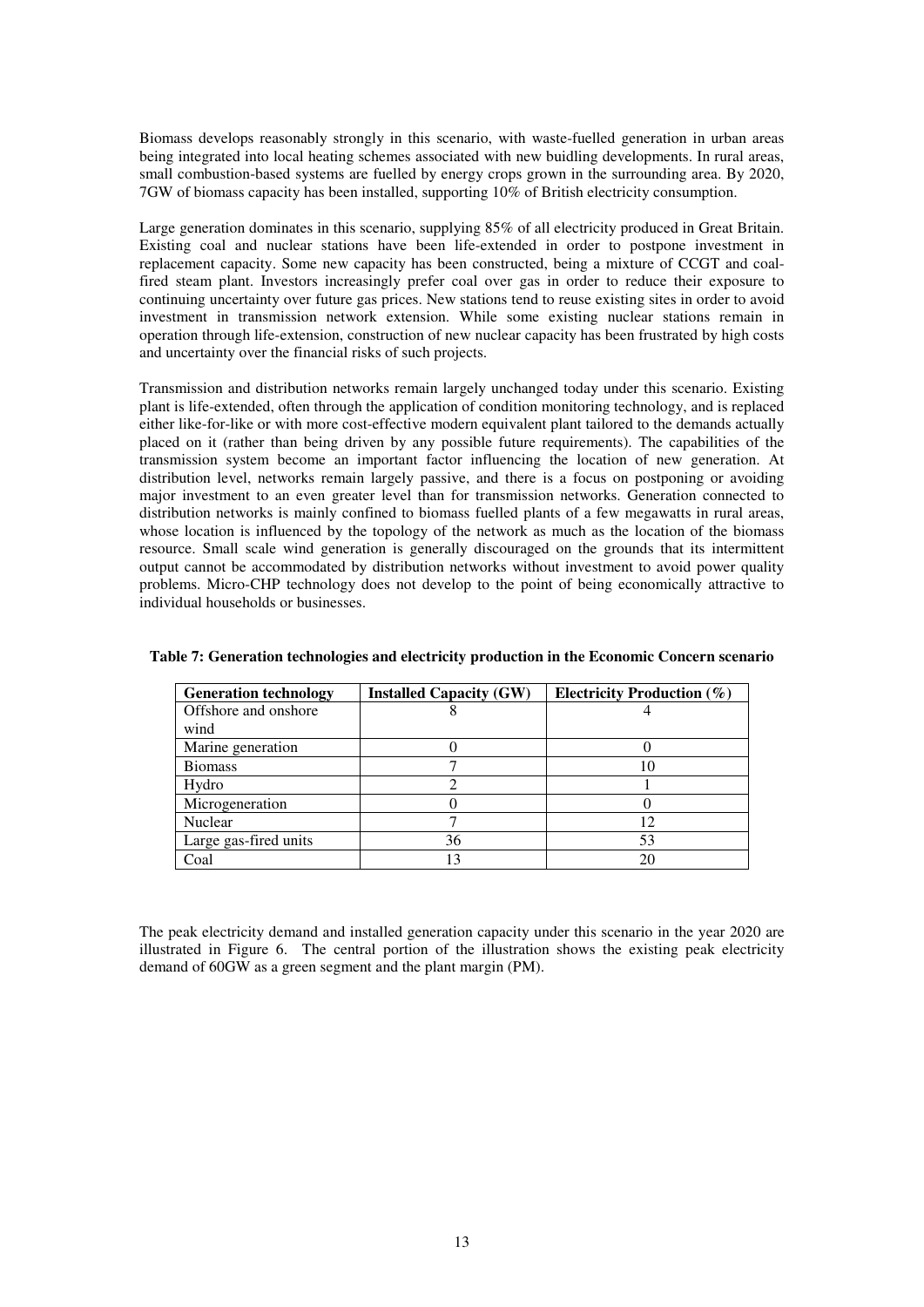

**Figure 6: Electricity generation capacity, peak demand and generating plant margin in 2020 "Economic Concern" scenario.** 

The electrical energy demand and proportion met by the different generation types in 2020 are illustrated in Figure 7. The central portion of the illustration shows the existing annual electrical energy demand as a green segment and the increase in demand with the new total as a red portion.



**Figure 7: Electrical energy demand and generation output in 2020 "Economic Concern" scenario.**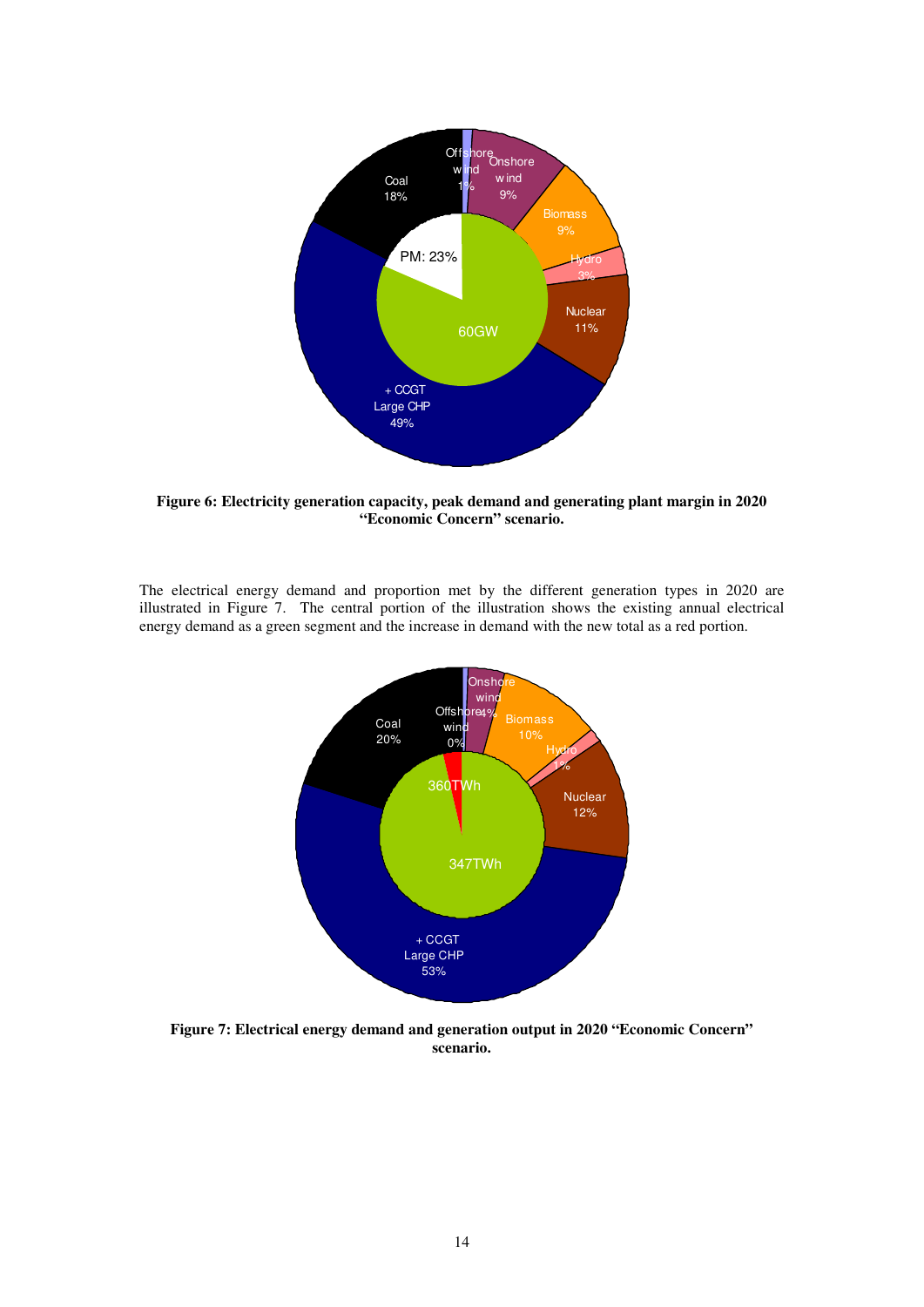#### **4.3 Environmental Awakening**

The Environmental Awakening scenario considers a future in which the impact on the environment of the electricity industry, including generation, networks and end use, is a matter of increasingly important and popular concern. This awareness has its foundation in the heightened public awareness of climate change and the environment evident in 2006. Figure 4 shows the location of important generation technologies and developments of transmission and distribution networks for this scenario.

By 2020 in this scenario, electricity demand will have reached a peak, and is beginning a gradual but steady decline as a result of the take-up of energy efficiency measures promoted by the increased public environmental consciousness. Advanced approaches to energy management in buildings and growing number of smart meters for all customer classes are evidence of the concern for efficient use of electrical energy. The decline in energy consumption extends into the 2030s, by which time the use of fossil fuelled CHP systems for space and water heating begins to give way to the use of renewably generated electricity in devices such as ground source heat pumps. Under this scenario, electricity demand in 2020 is 360TWh/year. Participation in demand-side management schemes by commercial and industrial concerns results in the demand for electricity being less variable with time of day and the annual peak demand is also comparable with 2006 at 60GW.

There is strong investment in new renewable generation capacity such that renewables account for almost a third of the generation portfolio measured by plant capacity. Onshore wind generation has the largest share of renewable capacity, with rapid installation of relatively large developments giving a total capacity of about 12GW by 2020. Important concentrations of onshore wind are found in Scotland, Wales and north and south-west England. However, increasing resistance to the visual impact of onshore wind turbines, and negative perceptions of their effect on the local environment result in the maximum size of developments falling from a peak of 500MW to 100MW or less in 2020 and a reduction in their rate of construction as suitable sites become scarce. By 2020 most onshore wind development is taking place in community-scale schemes connected to local distribution networks. Large-scale wind generation focus has switched to offshore developments. By 2020, 3GW of offshore wind generation capacity is in operation, with considerably more in planning and development. Initial development has focussed on relatively sheltered sites around the north-east of Scotland and the southeast of England, but developments are in prospect in other, more challenging areas. Taken together, onshore and offshore wind generation accounts for around 8% of electrical energy production in 2020.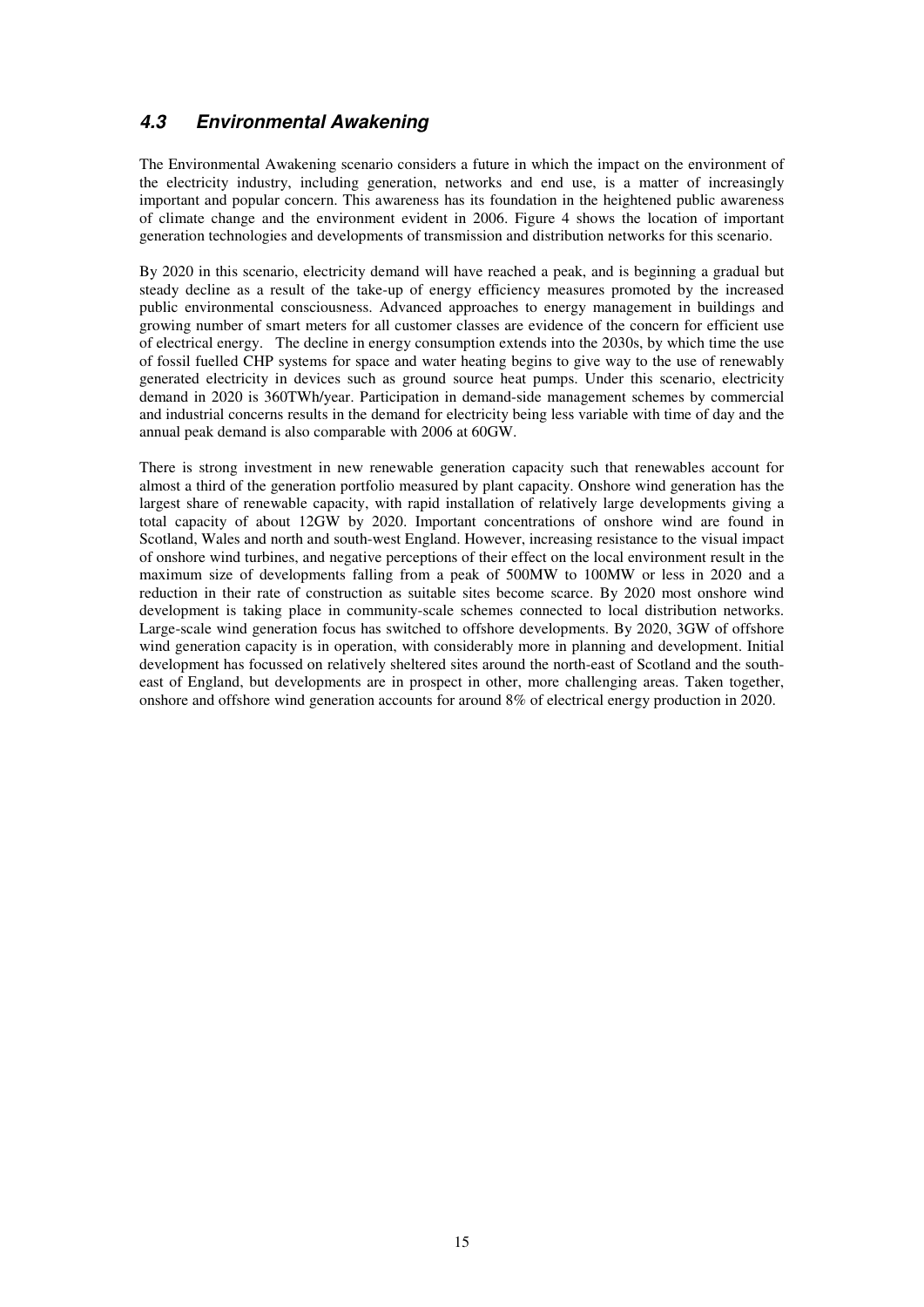

**Figure 8: Generation and network technologies in 2020 "Environmental Awakening" scenario** 

By 2020, the Environmental Awakening scenario foresees that marine energy sources, in the form of wave and tidal-stream devices are achieving commercial success, with exploitation of tidal energy around the northern coast of Scotland, and wave energy in south-western England. About 2.5 GW of capacity has been installed, in developments of tens of megawatts each.

Biomass generation develops strongly in this scenario, in the form of relatively large generating units connected to higher-voltage distribution networks or lower-voltage parts of the transmission system. Refuse-fuelled urban plants participate in local CHP schemes. Almost 10GW of biomass plant is in operation. In total, renewables account for just over 25% of electricity production in Great Britain.

Large generation plant is dominated by gas-fuelled units, mainly in the form of CCGT, but with some gas fired CHP units. Existing nuclear capacity is life-extended and retained for as long as possible in recognition of its low-carbon credentials and to allow the build-up of renewable capacity in preference to investment in fossil-fuelled replacements. No new construction of nuclear capacity is in prospect though, and the remaining nuclear stations are approaching decommissioning dates. Coal-fired generation capacity is declining rapidly, with plants which survive the Large Combustion Plant Directive being rendered uneconomic by high carbon prices and reducing emissions allocations under international programmes. Carbon capture and sequestration has seen initial application to commercialscale plants fuelled by gas and coal, but reservations over the long-term bulk transport and storage of carbon dioxide are being expressed on environmental and safety grounds.

The electricity network is experiencing progressively increased pressure as a result of the growth in renewable generation in more remote areas. Some extension of the transmission network into these areas has been undertaken to permit connection of renewable generators, but there is significant pressure to reduce the environmental impact of electricity networks in general, and thus general network reinforcement has not been possible. HVDC technology has however been introduced to one of the interconnector routes between Scotland and England as a first step towards an offshore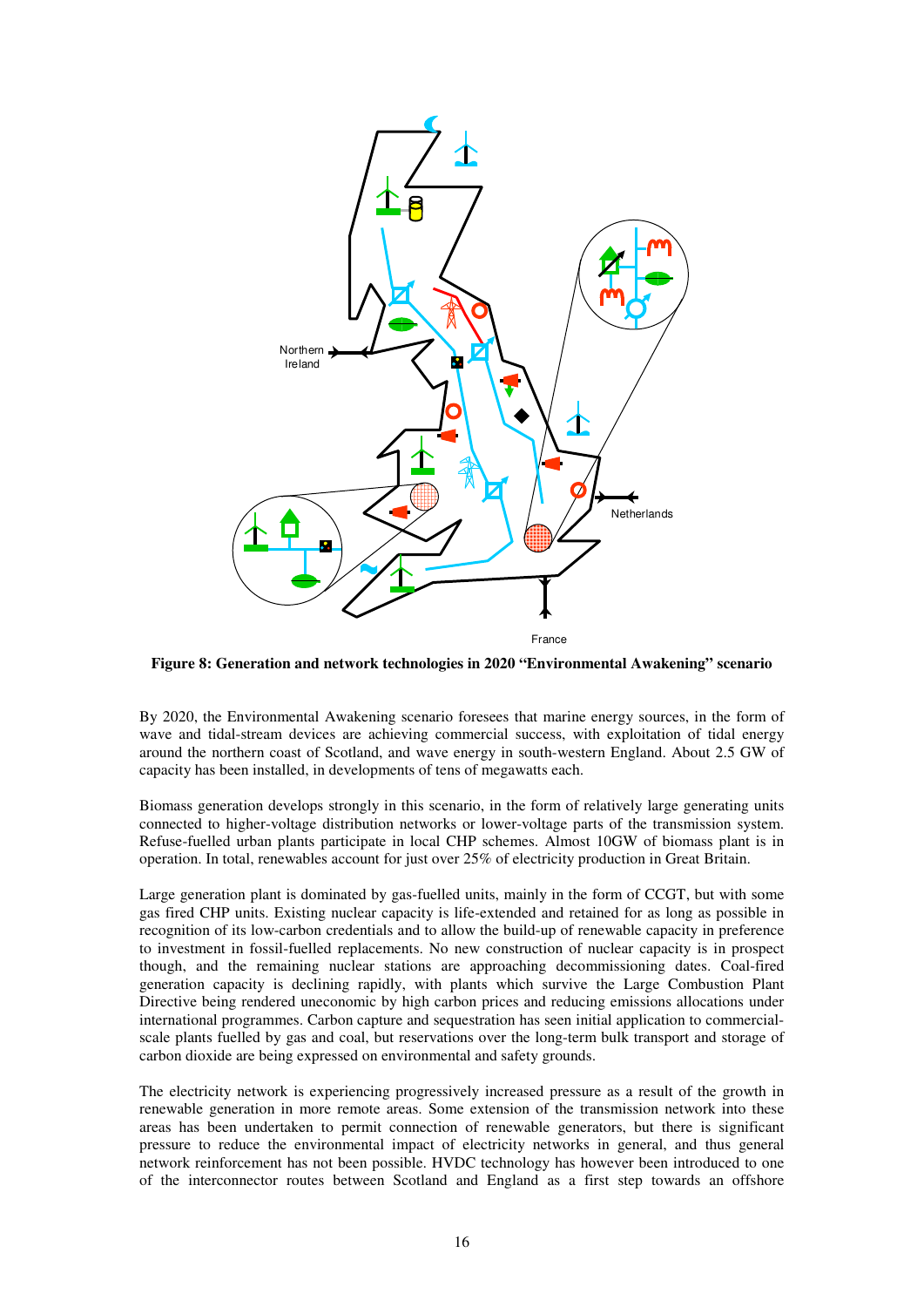interconnector intended to accommodate the output of wind, wave and tidal generation which is in prospect. Undergrounding of sections of network as they fall due for refurbishment is an increasing trend.

Power-electronic based flow management and control devices have been extensively deployed to maximise utilisation of the existing network, while prototype bulk energy storage devices have been integrated into one or two of the most recent renewable energy projects in Scotland to improve their market performance and access to the network.

Local distribution networks have seen a large increase in the volume of generation connected to them. As discussed above, smaller scale wind and biomass plants are an element of this growth, but another important influence is the rapid development of domestic micro-CHP plants using gas-fuelled microturbine technology. Some models on the market include a small amount of battery-based energy storage to improve the proportion of domestic load they can support. Small-scale power electronic compensation and control systems are increasingly deployed in distribution networks. Various new approaches to network management, particularly at distribution voltages, are employed to manage the progressively more active nature of the power networks. Constraining of renewable generation is viewed as a cost-effective means of achieving large scale integration of these energy sources.

| <b>Generation technology</b> | <b>Installed Capacity (GW)</b> | <b>Electricity Production (%)</b> |
|------------------------------|--------------------------------|-----------------------------------|
| Offshore and onshore         |                                |                                   |
| wind                         |                                |                                   |
| Marine generation            | 2.5                            |                                   |
| <b>Biomass</b>               |                                |                                   |
| Hydro                        |                                |                                   |
| Microgeneration              |                                |                                   |
| Nuclear                      |                                |                                   |
| Large gas-fired units        | 35                             | 52                                |
| Coal                         | 4.5                            |                                   |

**Table 8: Generation technologies and electricity production in the Environmental Awakening scenario** 

The peak electricity demand and installed generation capacity under this scenario in the year 2020 are illustrated in Figure 9. The central portion of the illustration shows the existing peak electricity demand of 60GW as a green segment and the plant margin (PM).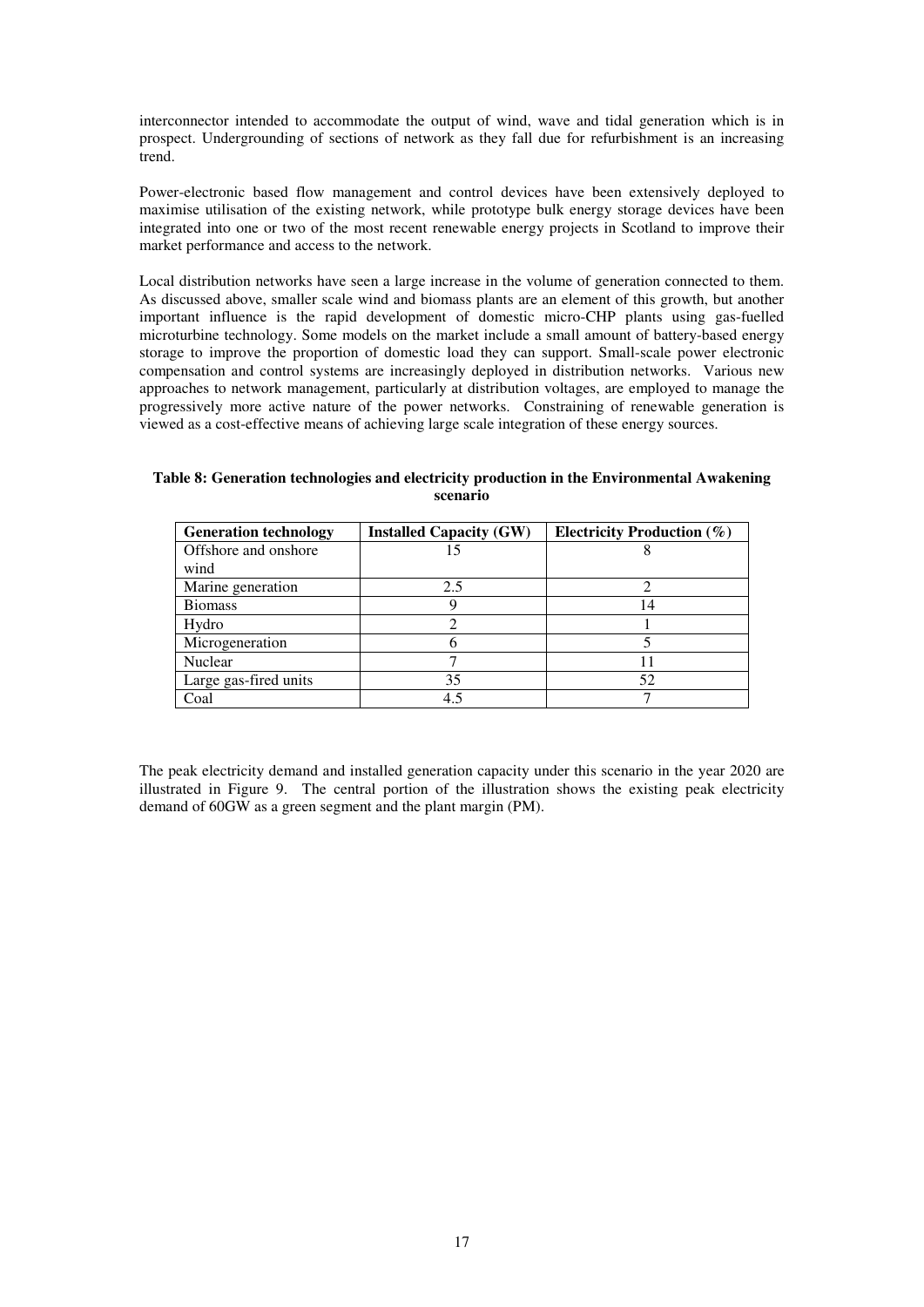

**Figure 9: Electricity generation capacity, peak demand and generating plant margin in 2020 "Environmental Awakening" scenario.** 

The electrical energy demand and proportion met by the different generation types in 2020 are illustrated in Figure 10. The central portion of the illustration shows the existing annual electrical energy demand as a green segment and the increase in demand with the new total as a red portion.



**Figure 10: Electrical energy demand and generation output in 2020 "Environmental Awakening" scenario.**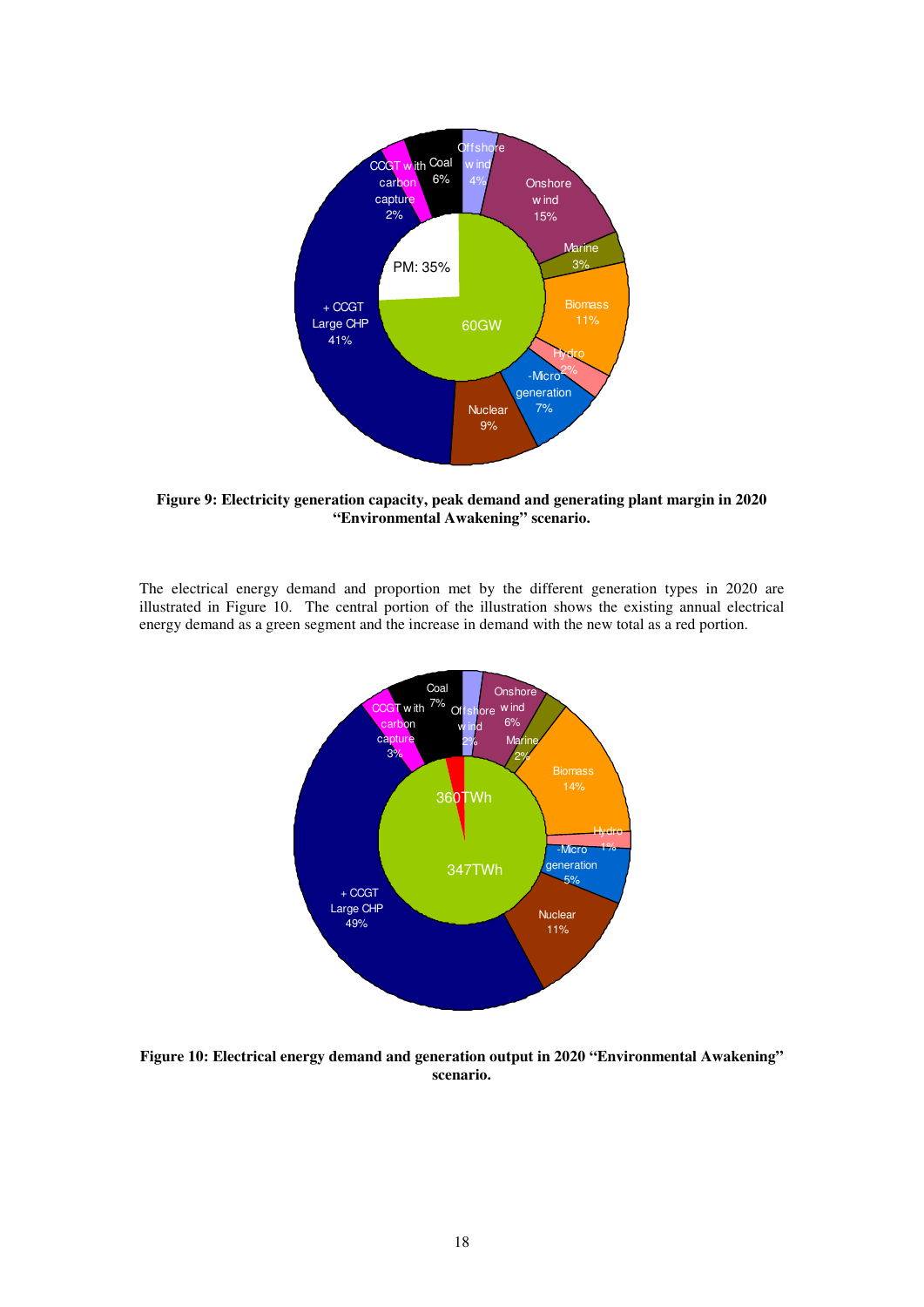#### **4.4 Supportive Regulation**

The Supportive Regulation scenario describes a future in which the government and regulatory authorities exert a gradually increasing influence over the development of the electricity industry. This development is brought about by increasing public concern over issues such as energy security, and strategic planning issues associated with power generation and network infrastructure. Figure 5 shows the location of important generation technologies and developments of transmission and distribution networks under this scenario.

In this scenario, demand for electricity continues to grow relatively strongly and reaches approximately 415TWh/year by 2020. This growth is restricted to some extent by government sponsored energy efficiency initiatives, but a more important central influence on demand is government promotion of demand-side participation. DSP schemes are seen as providing increased security of supply in response to growing peak demand at a lower cost and environmental impact than increased generation capacity and network expansion. As a result, while peak demand continues to rise beyond current levels, it is restricted to about 63GW in 2020.

The deployment and development of low and zero carbon generation technologies is supported by government and regulatory authorities, both through research and development funding to improve technology, and through favourable market arrangements and incentives for qualifying generation developments. Wind power is a beneficiary of these arrangements, such that by 2020 9GW of generation capacity has been installed. Of this, almost 90% is in the form of relatively large onshore developments whose location is increasingly driven by central and regional government policies on suitable areas for development. Somewhat over 1GW of offshore wind capacity has been installed, initially in areas such as the south-east of England and the Irish Sea, but research into the development of deeper water sites is benefiting from government support to the extent of larger scale developments at the advanced planning stage.

Marine generation has also benefited from central support, so that by 2020 2GW of wave and tidalstream capacity has been installed. Initial deployment has been focussed on two main geographical areas, with wave generation along the Atlantic coast of south-west England and tidal developments on the north coast of Scotland.

Biomass has been a beneficiary of government policy with increasing incentives for the production of energy crops being provided through agricultural subsidy. 8GW of mainly small-scale biomass generation has been installed, with a limited quantity of urban waste-fuelled generation participating in local heating and cogeneration schemes associated with industrial and commercial developments. Taken together, renewables account for a little over 20% of electricity production in 2020. Increasing pressure for diversity of energy sources influences government policy in relation to large generation. The most notable consequence is the resumed construction of nuclear generation. The first one or two of a planned fleet of new nuclear power stations has been recently commissioned in 2020, while existing stations have been kept in operation for as long as possible through life-extension. Nuclear output in 2020 is similar to today, accounting for 18% of electricity produced. Coal-fuelled generation is another beneficiary of the increased focus on diversity, with new power stations being constructed to replace older, less efficient plant. New coal fired plant is a mix of relatively traditional steam units, and newer technology such as IGCC. Large gas-fuelled generation using combined cycle technology remains the largest single source of electricity both by installed capacity and electricity produced, supporting about half of the annual electricity demand. Government incentives for the development of pilot carbon capture and storage schemes are being taken up, with about 5% of gas and advanced coal generation participating.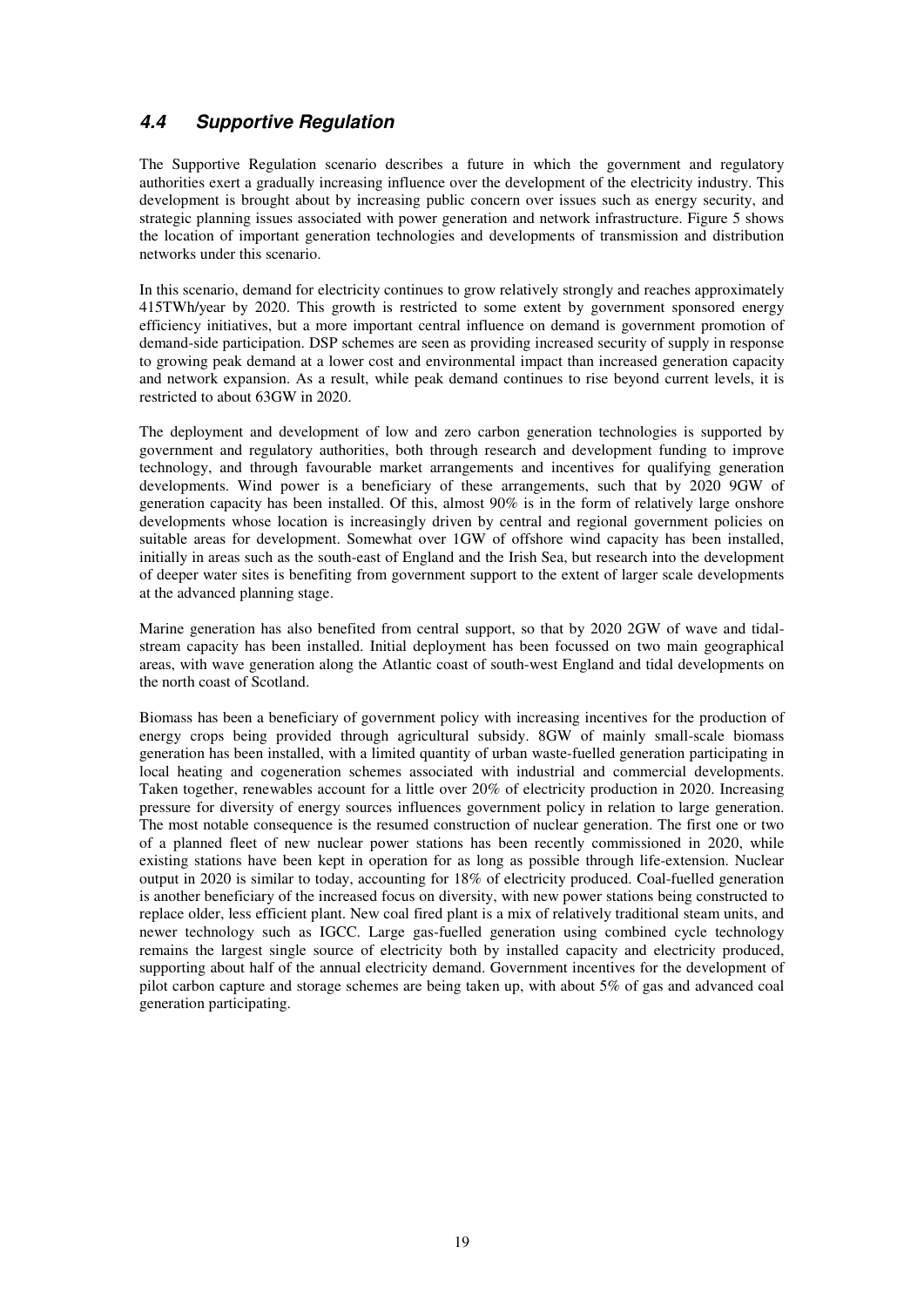

**Figure 11: Generation and network technologies in 2020 "Supportive Regulation" scenario** 

Network development has focussed on maintaining supply reliability (mainly through ageing asset renewal programmes) and the connection of renewable developments in designated areas of Britain. Transmission network reinforcement has focussed on improving the capacity of existing corridors through increases in the capacity of plant as it falls due for replacement or refurbishment, and deployment of power-electronic based devices to influence patterns of power flow and manage voltage levels in steady state and transiently. Network extensions have been planned in concert with policies for the development of renewable generation resources in Scotland, Wales and south-west England.

Distribution networks have been affected by increases in the amount of generation connected to them. At the same time, there is increased regulatory pressure to maintain and improve the quality and reliability of electricity supply. Wind generation developments mainly influence higher distribution voltages (e.g. 33kV to 132kV), while biomass is concentrated more in the middle range of voltages (e.g. 11kV and 33kV). Biomass generation tends to be controlled to balance local peaks in electricity demand, a task which is also the goal of government incentives for industry and large commercial electricity users to participate in demand-side control programmes. Neither domestic-scale DSP nor micro-CHP are encouraged by central policy, and thus see minimal deployment.

Volatility of output from wind generation connected to distribution networks is absorbed in part by DSP programmes, but there remains an increased level of variation in power transferred between the distribution system and the transmission network. Improvements to control systems at the interface between transmission and distribution are necessary to avoid power quality problems. Reliability of the local electricity supply is improved by increased undergrounding of lower-voltage distribution networks.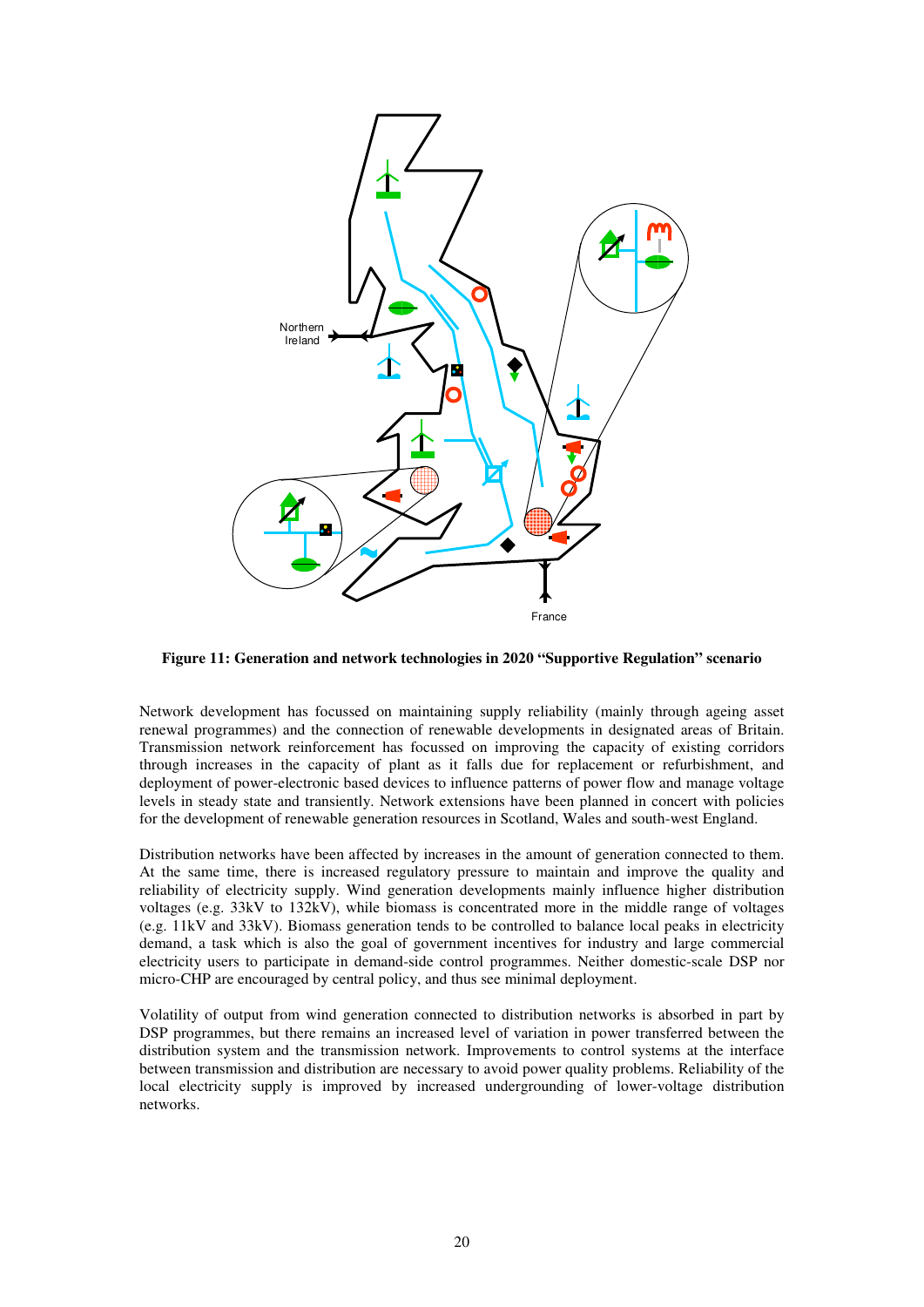| <b>Generation technology</b> | <b>Installed Capacity (GW)</b> | <b>Electricity Production</b><br>$\mathscr{G}_o$ |
|------------------------------|--------------------------------|--------------------------------------------------|
| Offshore and onshore<br>wind | 10                             |                                                  |
| Marine generation            |                                |                                                  |
| <b>Biomass</b>               |                                | 12                                               |
| Hydro                        |                                |                                                  |
| Microgeneration              | 0.25                           |                                                  |
| Nuclear                      | 13                             | 18                                               |
| Large gas-fired units        | 38                             | 49                                               |
| Coal                         |                                | 12                                               |

**Table 9: Generation technologies and electricity production in the Supportive Regulation scenario** 

The peak electricity demand and installed generation capacity under this scenario in the year 2020 are illustrated in Figure 12. The central portion of the illustration shows the existing peak electricity demand of 60GW as a green segment and the additional peak demand with the new total as a red segment. The plant margin (PM) is also illustrated.



**Figure 12: Electricity generation capacity, peak demand and generating plant margin in 2020 "Supportive Regulation" scenario.** 

The electrical energy demand and proportion met by the different generation types in 2020 are illustrated in Figure 13. The central portion of the illustration shows the existing annual electrical energy demand as a green segment and the increase in demand with the new total as a red portion.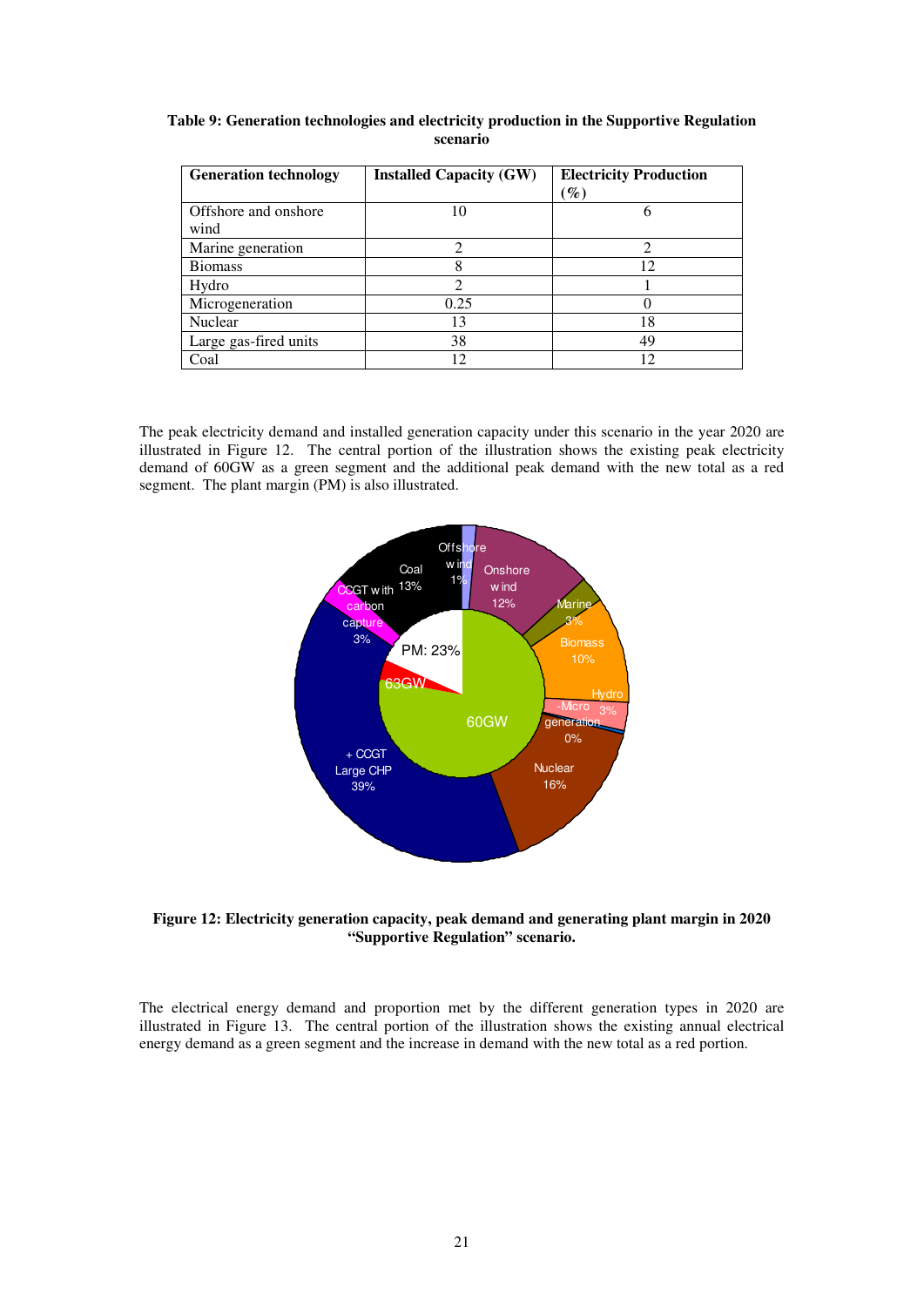

**Figure 13: Electrical energy demand and generation output in 2020 "Supportive Regulation" scenario.**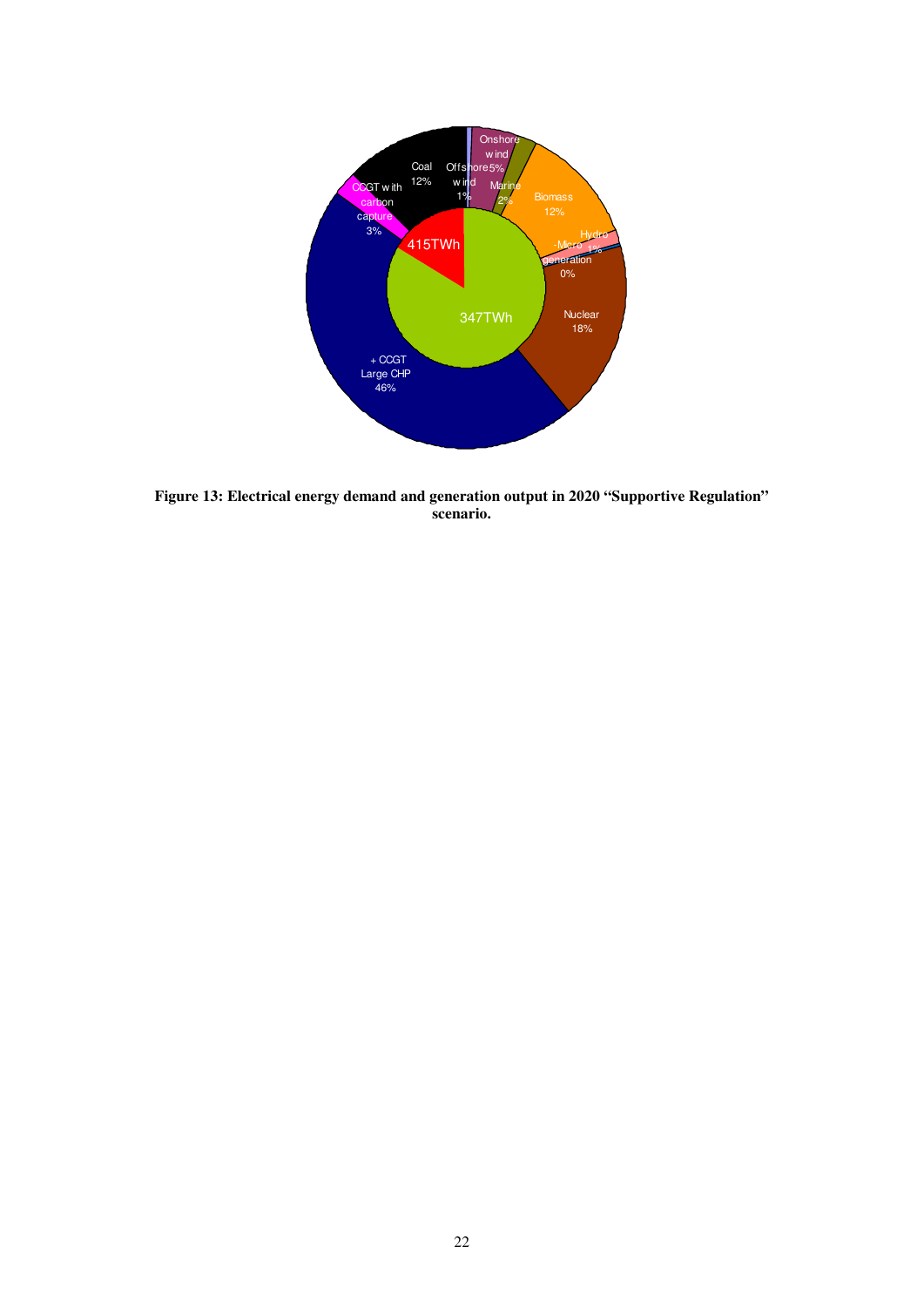## **5. Conclusions and Summary**

This report has proposed a set of four scenarios for the electricity industry in Great Britain in 2020. The scenarios are summarised in table 12 below. While these scenarios have a diverse range of outcomes in terms of the generation mix and level of demand for electricity, they all exhibit a significant reduction in the carbon dioxide emissions from electricity production.

| <b>Scenario</b>                        | Average annual<br>demand growth<br>$(\%)$ | <b>Renewable</b><br>electricity<br>production $(\%)$ | <b>Fossil-fuelled</b><br>electricity<br>production $(\% )$ | $CO2$ emissions<br>(MtCO <sub>2</sub> /year) |
|----------------------------------------|-------------------------------------------|------------------------------------------------------|------------------------------------------------------------|----------------------------------------------|
| Continuing<br><b>Prosperity</b>        | 1.0                                       | 19                                                   | 70                                                         | 129                                          |
| <b>Economic</b><br><b>Concern</b>      | 0.2                                       | 15                                                   | 73                                                         | 127                                          |
| <b>Environmental</b><br>Awakening      | 0.2                                       | 25                                                   | 64                                                         | 96                                           |
| <b>Supportive</b><br><b>Regulation</b> | 1.0                                       | 21                                                   | 61                                                         | 111                                          |

**Table 12: Summary of 2020 Supergen scenarios**

As might be expected given the shorter timescale over which they develop, the scenarios described here show a much narrower range of outcomes than the 2050 Supergen scenarios. Nonetheless, they illustrate the range of future situations which might arise given their underlying assumptions. It is clear that if substantial decarbonisation of the British electricity industry is to be achieved, considerable and sustained effort and investment will be required in the coming years.